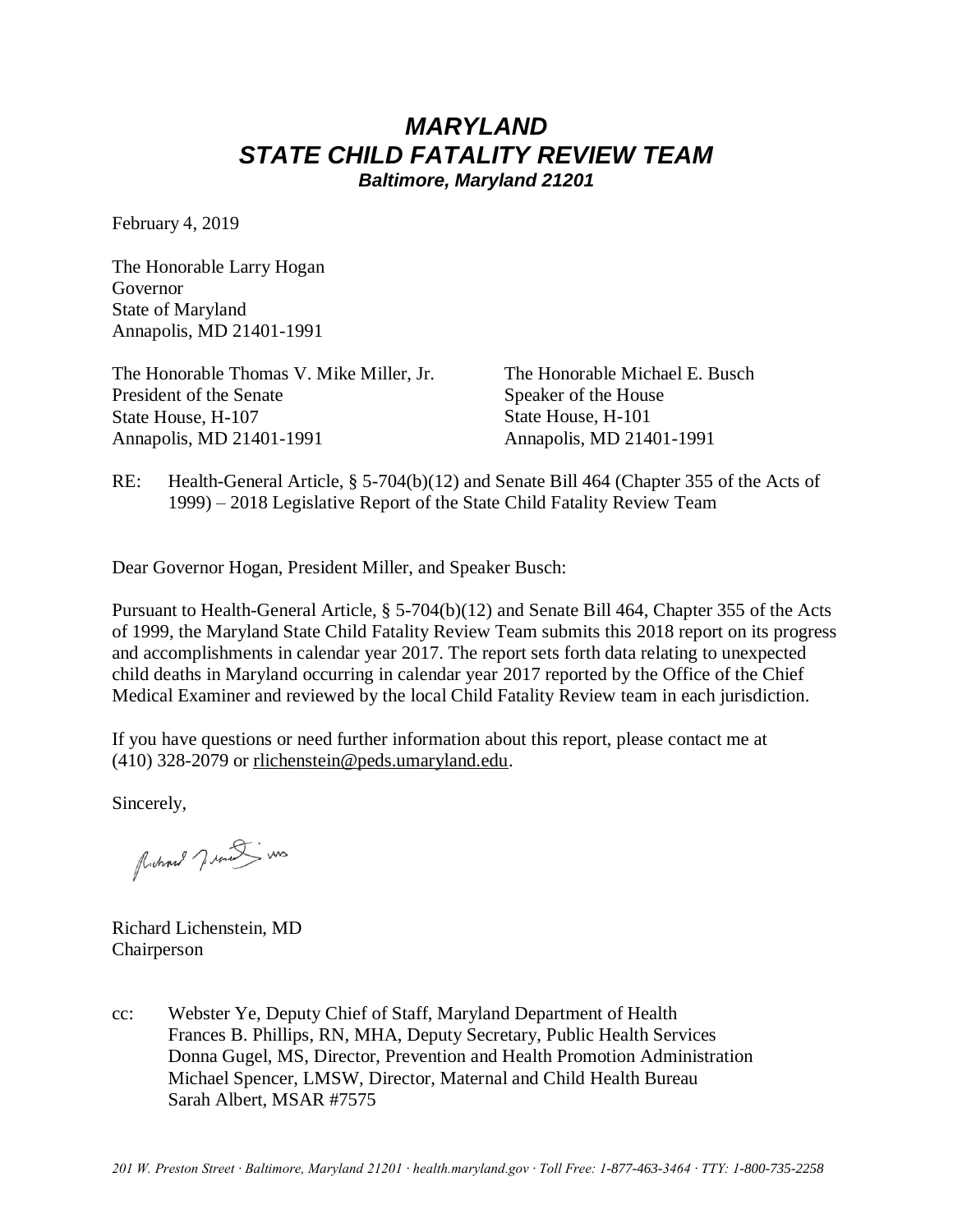## **MARYLAND STATE CHILD FATALITY REVIEW TEAM**

2018 Annual Legislative Report

Health-General Article, § 5-704(b)(12)

Larry Hogan Governor

Boyd K. Rutherford Lt. Governor

Robert R. Neall Secretary of Health

http://phpa.health.maryland.gov/mch/Pages/cfr-home.aspx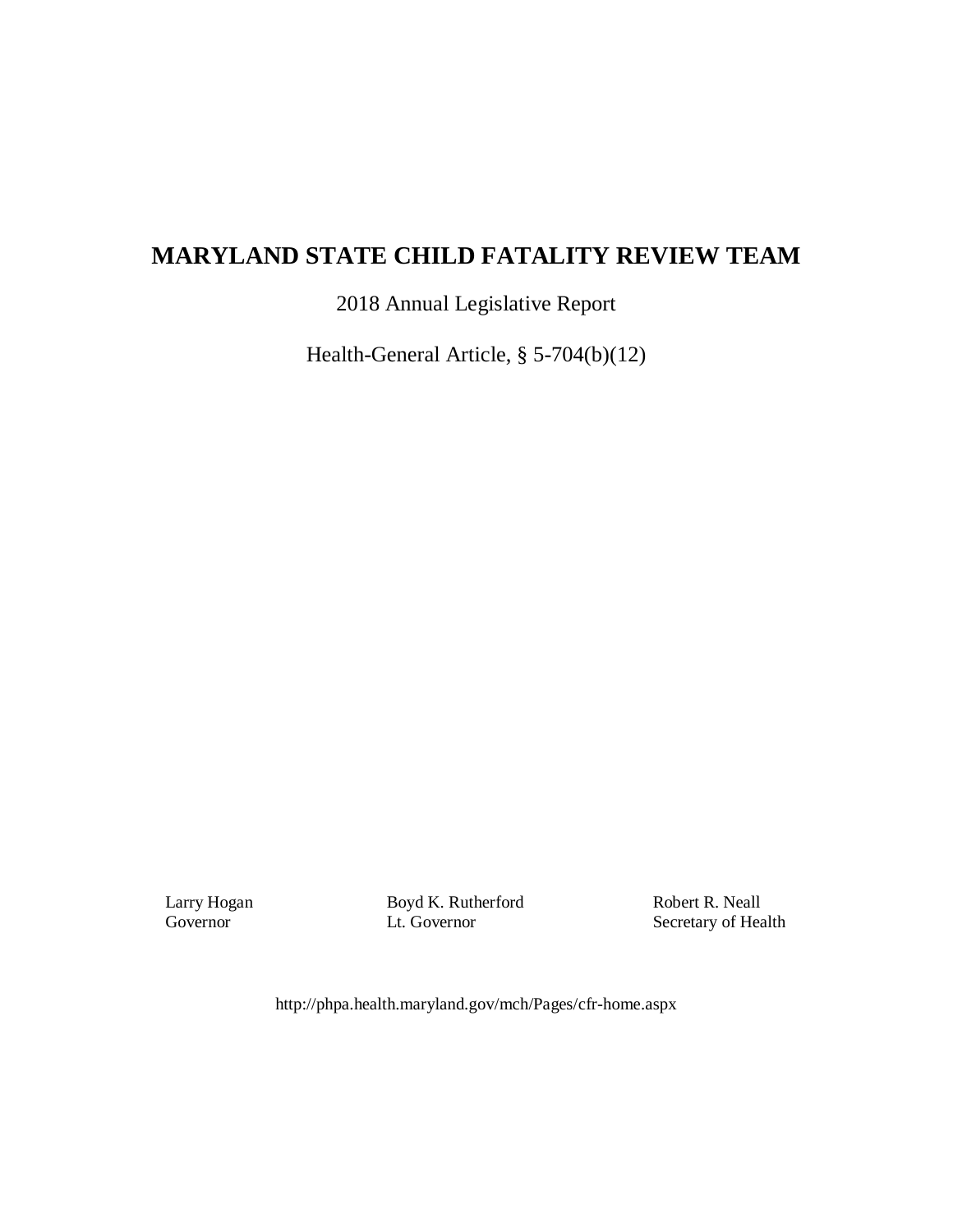## **TABLE OF CONTENTS**

| Appendix C: 2017 Annual Maryland Child Fatality Review Conference Agenda  34 |  |
|------------------------------------------------------------------------------|--|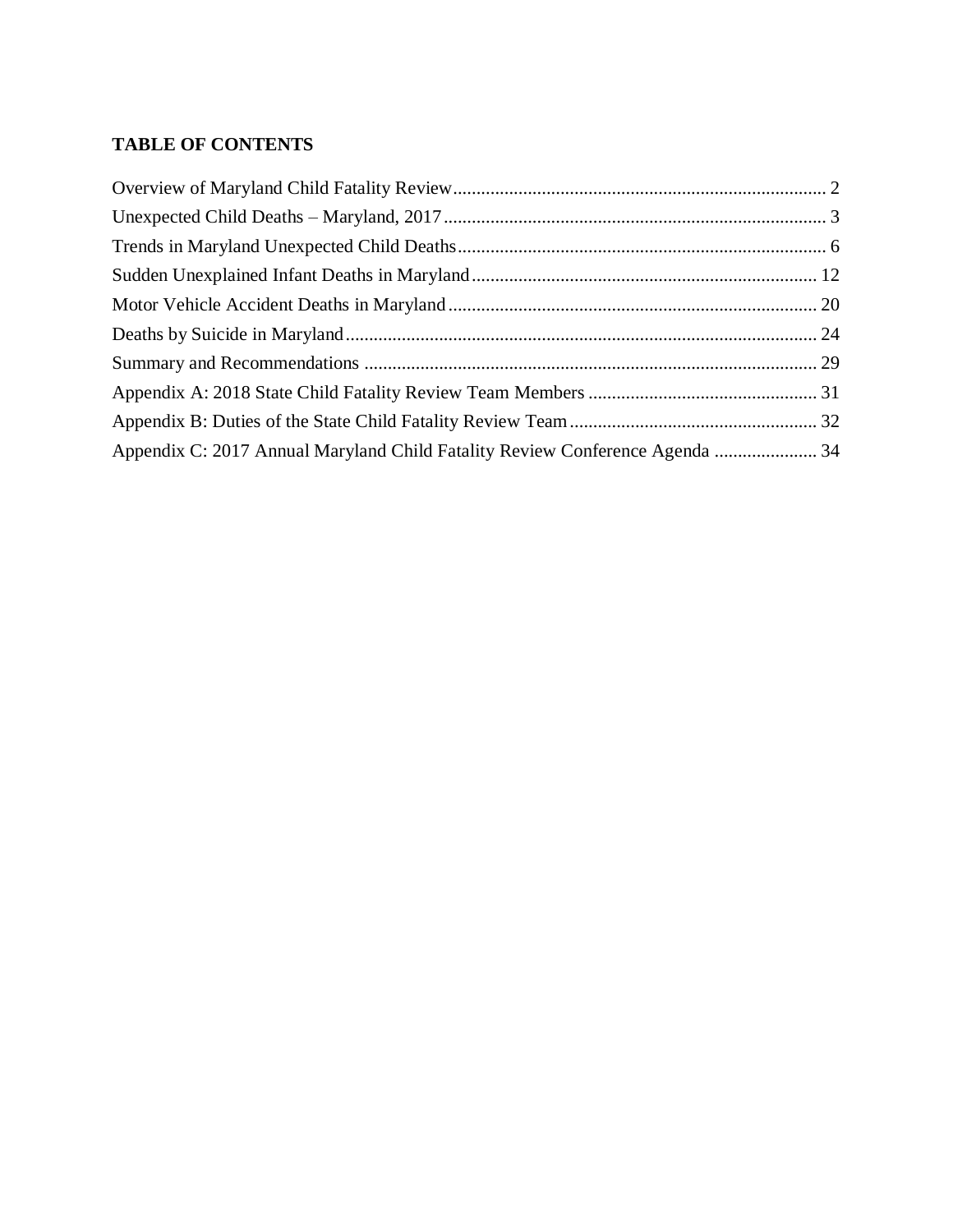## **Overview of Maryland Child Fatality Review**

<span id="page-3-0"></span>Child Fatality Review (CFR) is a systematic, multi-agency, multi-disciplinary review of unexpected child deaths. This review process, which began in Los Angeles in 1978 as a mechanism to identify fatal child abuse and neglect, has grown into a national system to examine unexpected child fatalities within the context of prevention.

The purpose of the Maryland State CFR Team is to prevent child deaths by: (1) understanding the causes and incidence of child deaths; (2) implementing changes within the agencies represented on the State CFR Team to prevent child deaths; and (3) advising the Governor, the General Assembly, and the public on changes to law, policy, and practice to prevent child deaths. The State CFR Team envisions the elimination of preventable child fatalities by successfully using the CFR process to understand the circumstances around incidents of child fatality and to recommend strategies for prevention of future fatalities.

The Maryland CFR Program, established in statute in 1999, is housed within the Maryland Department of Health (MDH) for budgetary and administrative purposes. The 25 member State CFR Team comprises representatives from multiple State agencies and professional organizations, as well as two pediatricians and 11 members of the general public with interest and expertise in child safety and welfare who are appointed by the Governor (see Appendix A). The State CFR Team meets at least four times a year to address 13 statutorily-mandated duties (see Appendix B). One of these meetings is in conjunction with an all-day training for local CFR team members on select topics related to child fatality issues (see Appendix C).

The State CFR Team provides support to local CFR teams that operate in each jurisdiction. Each month the local CFR teams receive notice from the Office of the Chief Medical Examiner (OCME) of unexpected resident child deaths (under age 18). The local CFR teams are required to review each of these deaths. Local teams meet at least quarterly to review cases and make recommendations for local level systems changes to statute, policy, or practice to prevent future child deaths and work to implement these recommendations. This report covers data for calendar year 2017 OCME referred deaths.

Other teams in Maryland have similar charges to prevent child injury and death. The State Council on Child Abuse and Neglect (SCCAN) and the Citizen Review Board for Children (CRBC) examine policies and practices for protecting children. The State CFR Team works collaboratively with SCCAN and CRBC to coordinate prevention efforts. Also, the MDH Morbidity, Mortality, and Quality Review Committee (MMQRC), established by legislation in 2008, is charged with reviewing morbidity and mortality associated with pregnancy, childbirth, infancy, and early childhood. The MMQRC provides another opportunity for review and dissemination of information and recommendations developed through the CFR process. The local CFR teams also work collaboratively with local Fetal and Infant Mortality Review (FIMR) teams in each jurisdiction.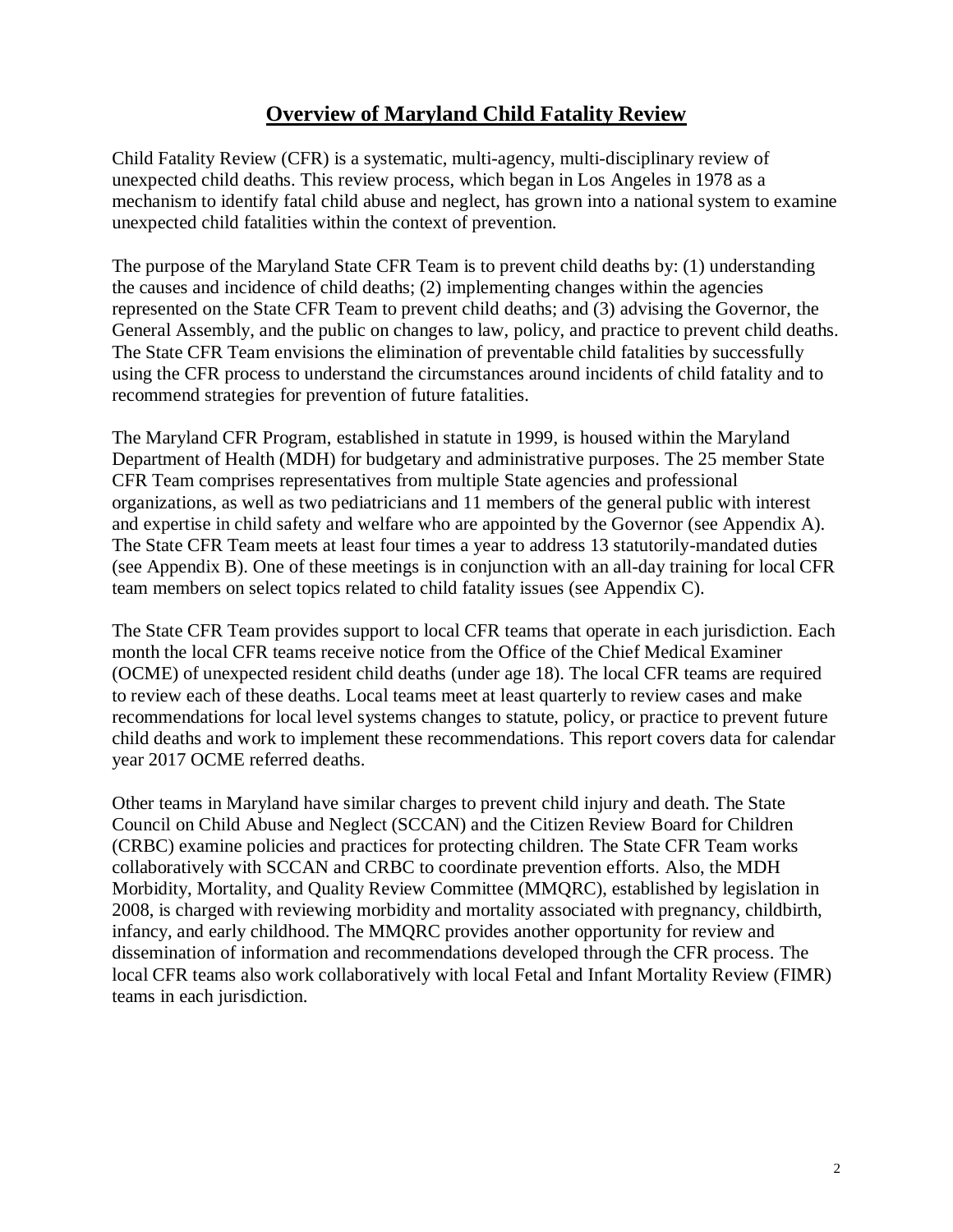## <span id="page-4-0"></span>**Unexpected Child Deaths – Maryland, 2017**

Childhood deaths are a major public health concern, as many of these deaths are preventable. Surveillance of childhood deaths is important because it helps to measure the magnitude of the problem and assess the causes and populations affected. These data are crucial in identifying trends and targeting interventions to prevent childhood deaths. The CFR process reviews unexpected child deaths referred by the OCME. This subset of child deaths includes cases of Sudden Unexpected Infant Death (SUID), unintentional injury, homicide, deaths by suicide, and some deaths due to natural causes. The Office of Maternal and Child Health Epidemiology within the MDH's Maternal and Child Health Bureau (MCHB) has reviewed OCME referred child deaths for summary in this report. This report examines data related to 2017 child deaths available as of January 3, 2019. The data collection efforts of local CFR teams have undergone significant process improvements in recent years, including training for the local CFR Coordinators. With these improvements, this year's report has relied on child demographic data input by CFR teams, whereas in previous reports, case details collected solely by the OCME were used for reporting child demographic data. Thus, slight changes in the annual number of cases by different demographic characteristics may vary from previous annual reports.

In 2017, the OCME referred 208 child deaths to the local CFR teams for review. Figure 1 shows the distribution of these deaths by age. Eighty-two deaths (39 percent) occurred among infants (under one year of age). Of the 208 child deaths, 133 deaths (64 percent) occurred among male children and 75 deaths (36 percent) among female children.



Source: National Fatality Review Case Reporting System, as of 1/3/2019.

Figure 2 shows the distribution of 2017 OCME referred deaths by race and ethnicity. Deaths among non-Hispanic Black children account for 56% of all 2017 OCME referred deaths, followed by non-Hispanic White children (36%) and Hispanic children (4%).



Source: National Fatality Review Case Reporting System, as of 1/3/2019. NH: Non-Hispanic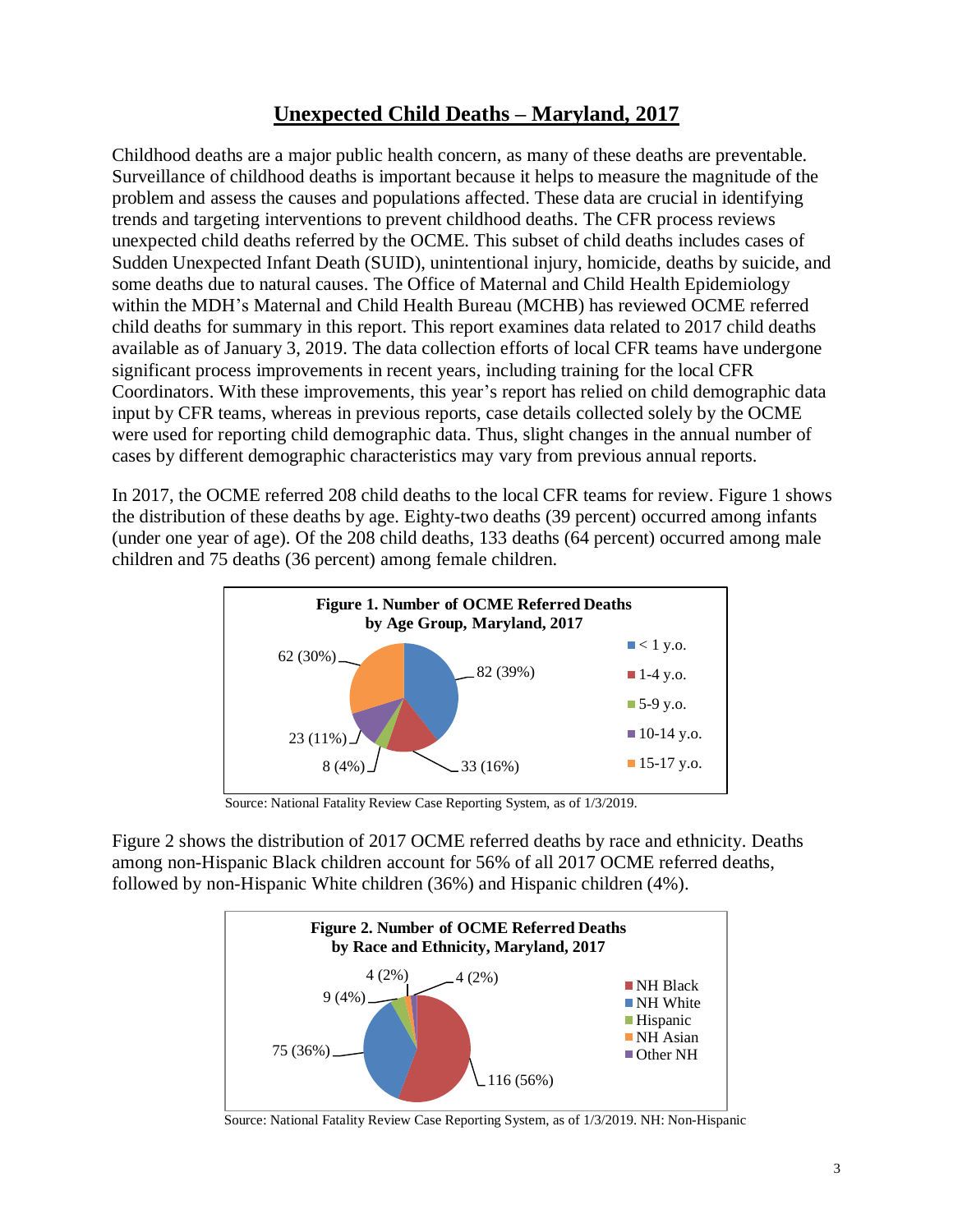Cause of death categories were assigned to each case based on the CFR team cause of death, where available, and the OCME cause of death, if the CFR team cause of death was not yet available. In Table 1, the number and percentage of OCME referred deaths occurring in 2017 are shown by cause of death category. Among the 208 referred deaths, the three leading causes of death were SUID, injury, and homicide. Together these three causes accounted for 70 percent of all OCME referred child deaths in 2017.

The OCME defines SUID as "…the sudden death of an infant less than one year of age that cannot be explained after a thorough investigation is conducted, including a complete autopsy, examination of the death scene, and a review of the clinical history. All potentially non-natural causes of death cannot reasonably be excluded by the investigation and/or there is an issue of concern; for example an unsafe sleeping environment or other environmental concerns, previous Sudden Infant Death Syndrome (SIDS) in the immediate family, healed unexplained injuries, parental substance abuse etc." SIDS is included in this category.

| <b>Table 1. OCME Referred Deaths</b><br>by Cause of Death Category, Maryland, 2017 |     |       |  |  |
|------------------------------------------------------------------------------------|-----|-------|--|--|
|                                                                                    | #   | $\%$  |  |  |
| $SUID*$                                                                            | 61  | 29.3  |  |  |
| Injury                                                                             | 52  | 25.0  |  |  |
| Homicide                                                                           | 33  | 15.9  |  |  |
| Suicide                                                                            | 26  | 12.5  |  |  |
| <b>Other Medical Condition</b>                                                     | 24  | 11.5  |  |  |
| <b>Infectious Disease</b>                                                          | 6   | 2.9   |  |  |
| $SUDIC**$                                                                          | 4   | 1.9   |  |  |
| <b>Birth Related</b>                                                               | 2   | 1.0   |  |  |
| <b>Total</b>                                                                       | 208 | 100.0 |  |  |

Source: National Fatality Review Case Reporting System, as of

 $1/3/2019$ . \* Sudden unexplained infant death (<1 y.o.)

\*\* Sudden unexplained death in childhood (SUDIC) (1-5 y.o.)

Injury was the second leading cause of 2017 OCME referred deaths. Table 2 further breaks down the injury deaths by subcategory. Motor vehicle accidents (MVAs) were the leading cause of injury death (40.4 percent), followed by fire and burns (21.2 percent) and drowning (15.4 percent). These three types of injuries accounted for 77 percent of all referred injury deaths.

Local CFR teams reported 20 deaths (9.6 percent) resulting from "confirmed" abuse or neglect among the 208 deaths occurring in 2017. This means there was a finding of "indicated" abuse or neglect by Child Protective Services or police investigation.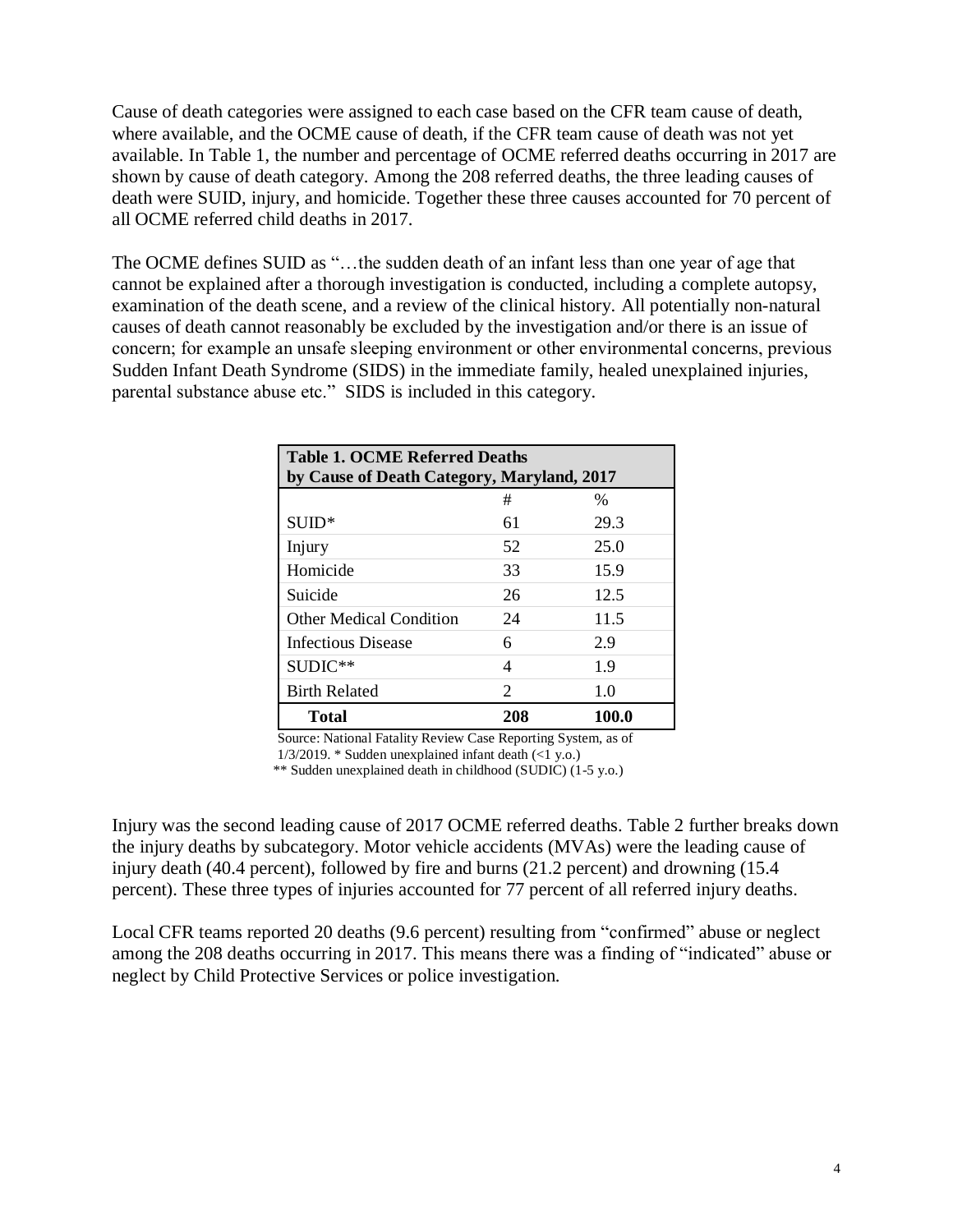| <b>Table 2. OCME Referred Injury Deaths</b> |                             |       |  |  |  |
|---------------------------------------------|-----------------------------|-------|--|--|--|
| by Subcategory, Maryland, 2017              |                             |       |  |  |  |
|                                             | #                           | $\%$  |  |  |  |
| <b>MVA</b>                                  | 21                          | 40.4  |  |  |  |
| Fires/Burns                                 | 11                          | 21.2  |  |  |  |
| Drowning                                    | 8                           | 15.4  |  |  |  |
| Asphyxia                                    | 4                           | 7.7   |  |  |  |
| <b>Fall or Crush</b>                        | 4                           | 7.7   |  |  |  |
| Drug Related                                | $\mathcal{D}_{\mathcal{L}}$ | 3.8   |  |  |  |
| Electrocution                               | 1                           | 1.9   |  |  |  |
| Multiple Injuries                           |                             | 1.9   |  |  |  |
| <b>Total</b>                                | 52                          | 100.0 |  |  |  |

In Table 3, the number and percentage of deaths in 2017 are shown by jurisdiction of residence of the child at the time of death. Six jurisdictions (Baltimore City, Baltimore, Prince George's, Montgomery, Anne Arundel and Washington Counties) accounted for 74 percent of all referred child deaths. More than one-fifth of all OCME referred deaths occurred among Baltimore City resident children.

| <b>Table 3. OCME Referred Deaths</b>         |                          |               |  |  |  |
|----------------------------------------------|--------------------------|---------------|--|--|--|
| by Jurisdiction of Residence, Maryland, 2017 |                          |               |  |  |  |
|                                              | #                        | $\frac{0}{0}$ |  |  |  |
| <b>Baltimore City</b>                        | 50                       | 24.0          |  |  |  |
| <b>Baltimore County</b>                      | 34                       | 16.4          |  |  |  |
| Prince George's                              | 23                       | 11.1          |  |  |  |
| Montgomery                                   | 17                       | 8.2           |  |  |  |
| Anne Arundel                                 | 16                       | 7.7           |  |  |  |
| Washington                                   | 14                       | 6.7           |  |  |  |
| Charles                                      | 7                        | 3.4           |  |  |  |
| Wicomico                                     | 6                        | 2.9           |  |  |  |
| Cecil                                        | 5                        | 2.4           |  |  |  |
| Frederick                                    | 5                        | 2.4           |  |  |  |
| Calvert                                      | 4                        | 1.9           |  |  |  |
| Carroll                                      | $\overline{4}$           | 1.9           |  |  |  |
| Harford                                      | 4                        | 1.9           |  |  |  |
| Howard                                       | $\overline{\mathcal{L}}$ | 1.9           |  |  |  |
| St. Mary's                                   | 4                        | 1.9           |  |  |  |
| Allegany                                     | $\mathbf{2}$             | 1.0           |  |  |  |
| Kent                                         | $\overline{2}$           | 1.0           |  |  |  |
| Somerset                                     | $\overline{2}$           | 1.0           |  |  |  |
| Talbot                                       | $\mathbf{2}$             | 1.0           |  |  |  |
| Dorchester                                   | $\mathbf{1}$             | 0.5           |  |  |  |
| Queen Anne's                                 | $\mathbf{1}$             | 0.5           |  |  |  |
| Worcester                                    | 1                        | 0.5           |  |  |  |
| <b>Total</b>                                 | 208                      | 100.0         |  |  |  |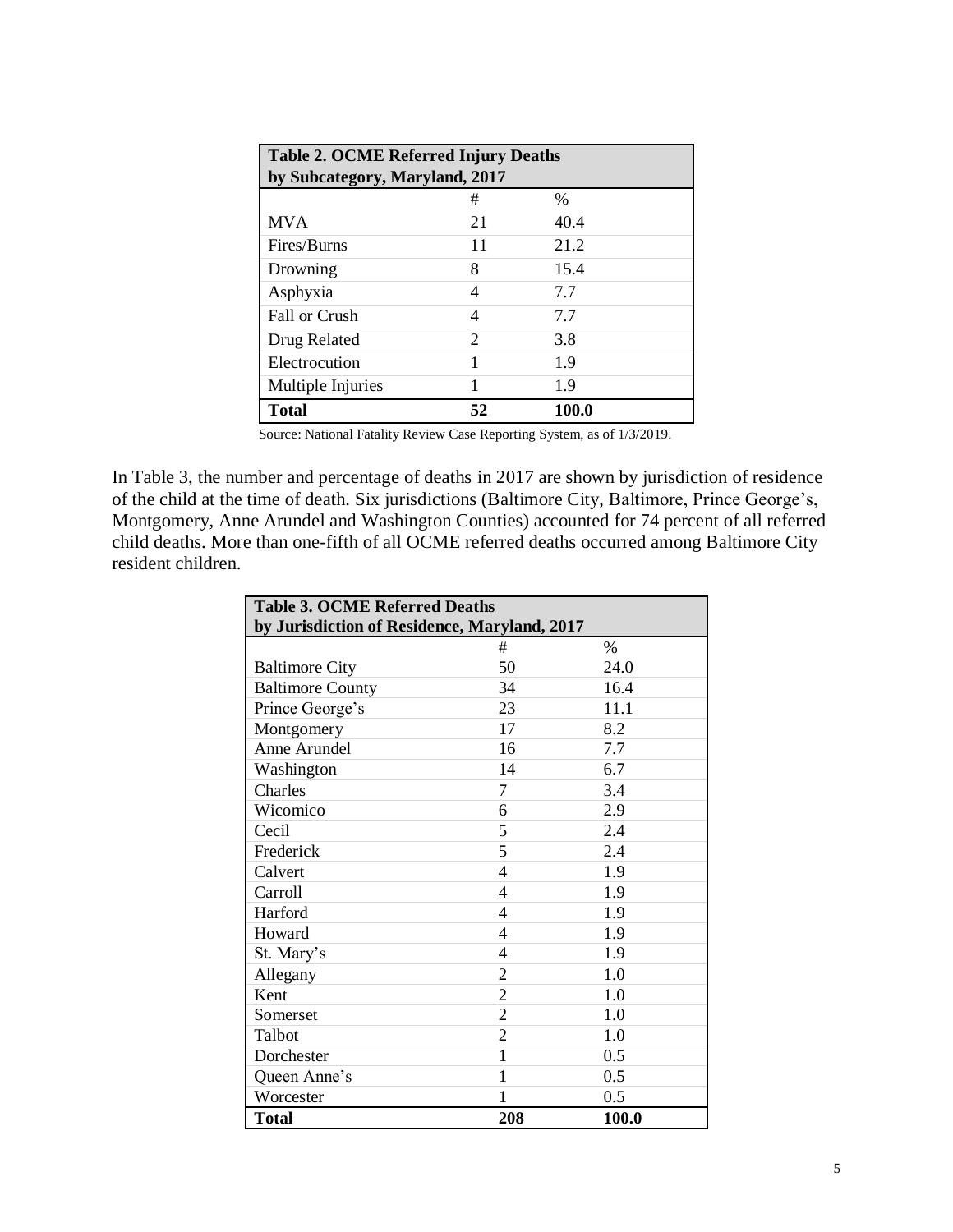## **Trends in Maryland Unexpected Child Deaths**

<span id="page-7-0"></span>An important aspect of Maryland's CFR review process is the local teams' use of additional data sources – including medical records, school district data, police investigations, emergency medical service records, and investigations by the Department of Social Services – to improve the overall quality of the case review data. In recent years, local CFR teams have received additional training to accurately and consistently classify child deaths. These data are then uploaded to the National Child Death Review (CDR) Case Reporting System (authorized in 2009 by House Bill 705). Because of the improved capacity at the local level to report more accurate and complete data, this report uses the data as reported to the National CDR Case Reporting System rather than the OCME data used in previous reports. As a result, some numbers reported may not agree with previously reported numbers.

Figure 3a shows the annual number of unexpected child deaths referred by the OCME for the past ten years (2008 to 2017). The annual number of referred deaths changed very little from the beginning of the CFR program in 2000 through 2008. From 2008 to 2014 the number of referred deaths decreased by 37 percent. This likely represented an actual decrease in the number of unexpected child deaths in the State since there was no change in the case selection or reporting process during that period. Since 2014, the number of referred deaths has fluctuated between 176 and 208. Since 2010, the number of referred unexpected child deaths has represented about 27 percent of all child deaths under 18 years old.



Source: National Fatality Review Case Reporting System, as of 1/3/2019.

Figure 3b shows the annual rate of unexpected child deaths referred by the OMCE per 100,000 population ages 0 to 17 for the past ten years (2008 to 2017). Similar to trends in the number of deaths, the rates declined 25 percent from 2008 to 2017 with a slight increase in the rate from 13 deaths per 100,000 population in 2016 to 15.4 deaths per 100,000 population in 2017.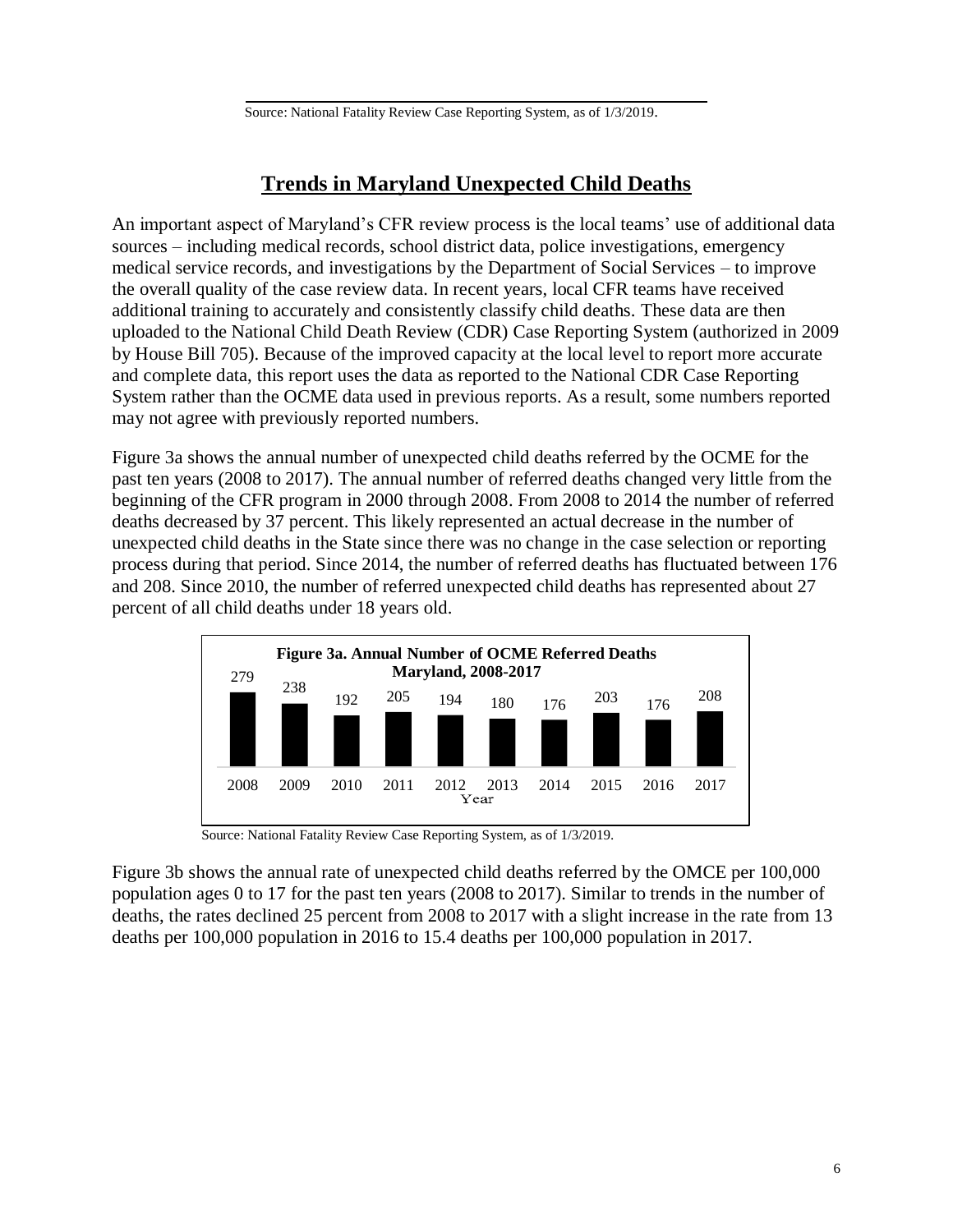

Source: National Fatality Review Case Reporting System, as of 1/3/2019. Rates per 100,000 population based on National Vital Statistics System population estimates.

Figure 4a shows the number of OCME referred deaths by age group over the five year period from 2013 to 2017. Between 2016 and 2017, the number of deaths increased in all age groups except five to nine years old, but the largest increase was among children age 15 to 17. This was in part driven by an increase in the number of suicides and homicides.



Source: National Fatality Review Case Reporting System, as of 1/3/2019.

Figure 4b shows how much more frequent unexpected child deaths are among infants (less than one year of age). The rate of referred deaths among infants in Maryland is more than four times higher than the rate among children ages 15-17 years old. Across all age groups, the trend in referred death rates is largely unchanged during 2013-2017.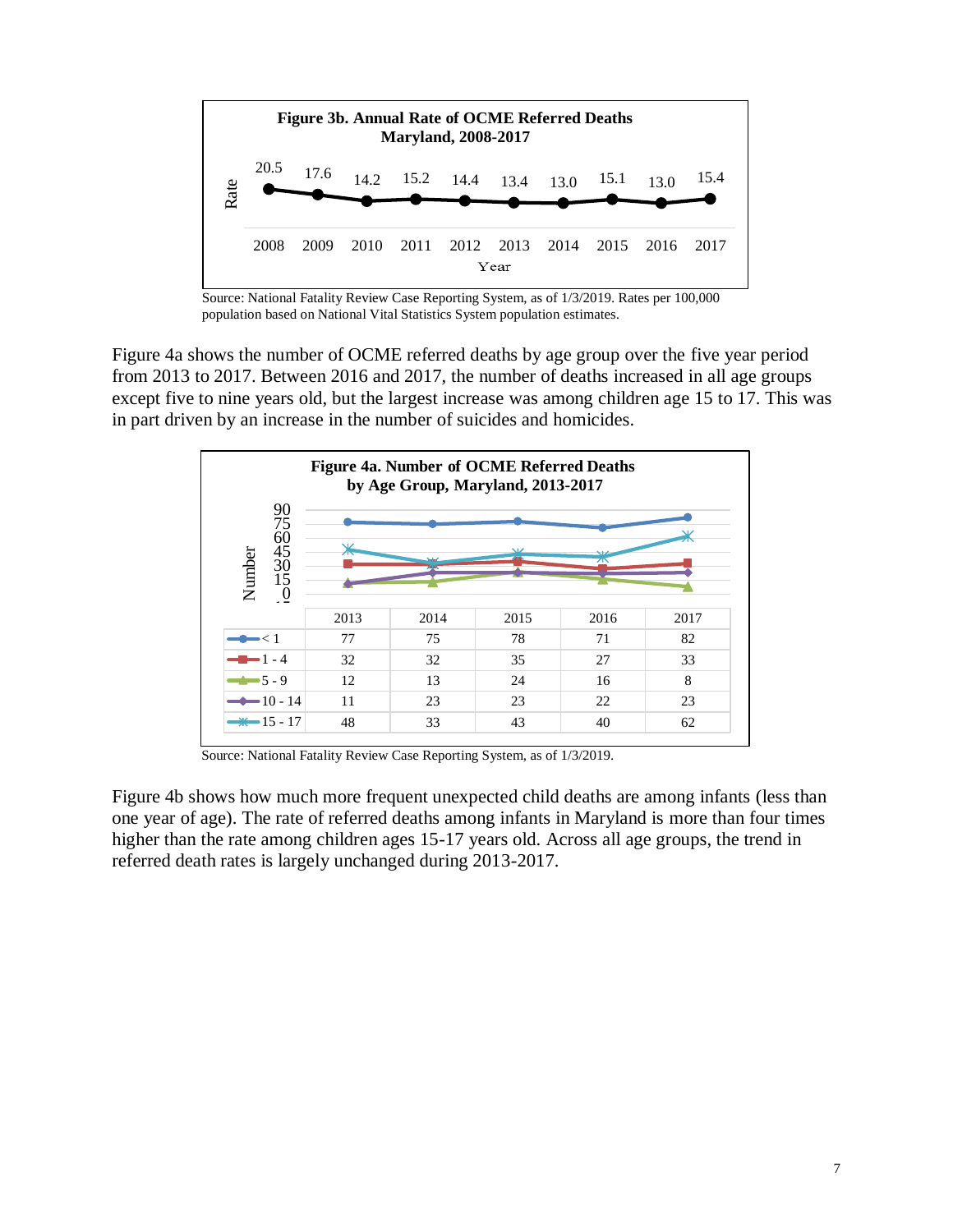

Source: National Fatality Review Case Reporting System, as of 1/3/2019. Rates per 100,000 population based on National Vital Statistics System population estimates.

During the same period (2013 to 2017), the number (Figure 5a) and rate (Figure 5b) of referred deaths was consistently higher among male children than among female children. In 2017, unexpected deaths were 77 percent higher among male children than among female children.



Source: National Fatality Review Case Reporting System, as of 1/3/2019.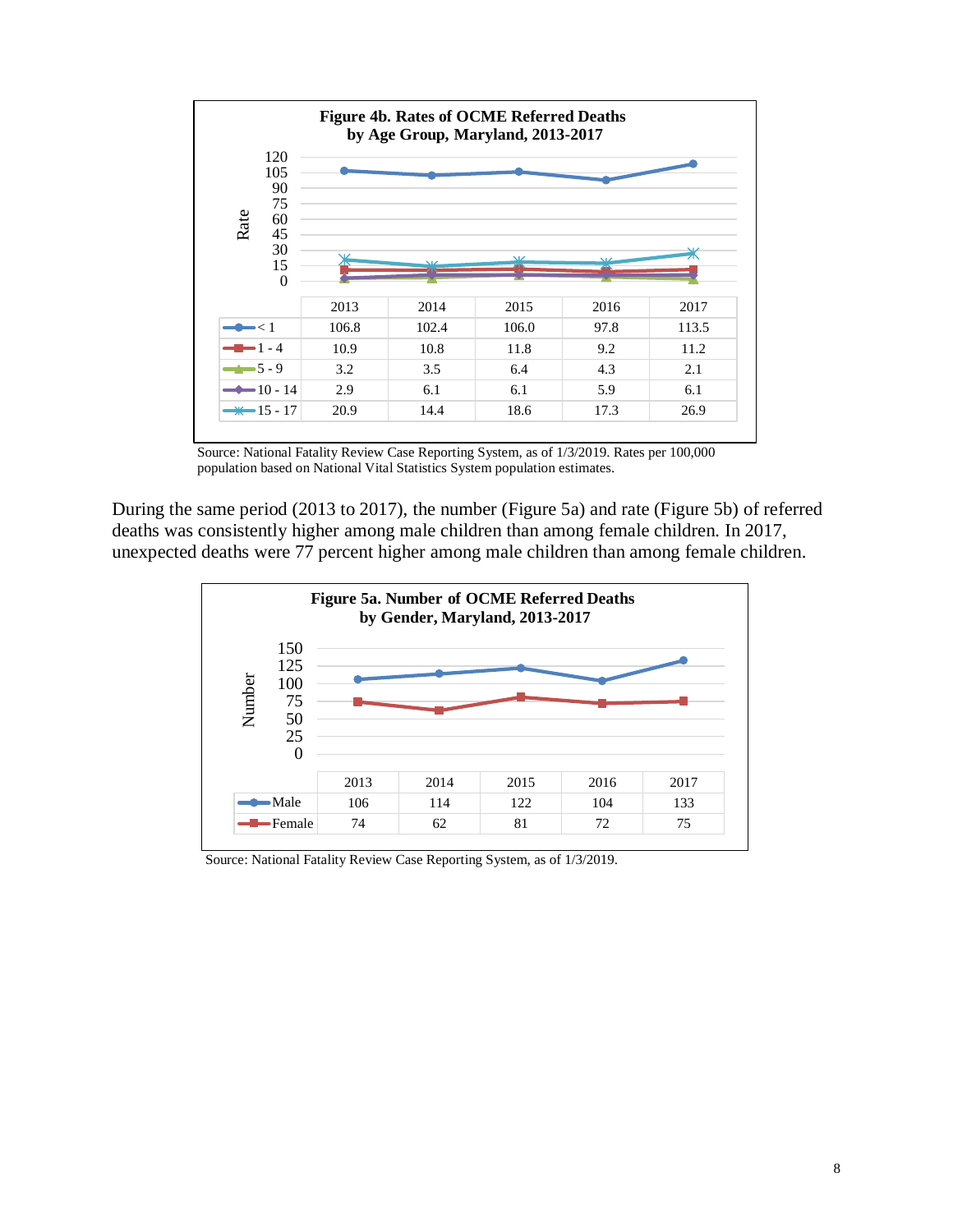

Source: National Fatality Review Case Reporting System, as of 1/3/2019.

Rates per 100,000 population based on National Vital Statistics System population estimates.

Similarly, Figure 6a shows the continued disparities among racial and ethnic groups. In 2017 the number of deaths referred for review that were non-Hispanic Black children was fifty-five percent higher than the number of deaths referred that were non-Hispanic White children.



Source: National Fatality Review Case Reporting System, as of 1/3/2019.

On average the rate of referred deaths from 2013-2017 among non-Hispanic Black children was 2.3 times greater than the rate among non-Hispanic White children and 3.5 times greater than the rates among Hispanic children (Figure 6b). Referrals rates, however, increased the most (36 percent) among non-Hispanic White children from 9.2 per 100,000 population in 2013 to 12.5 per 100,000 in 2017.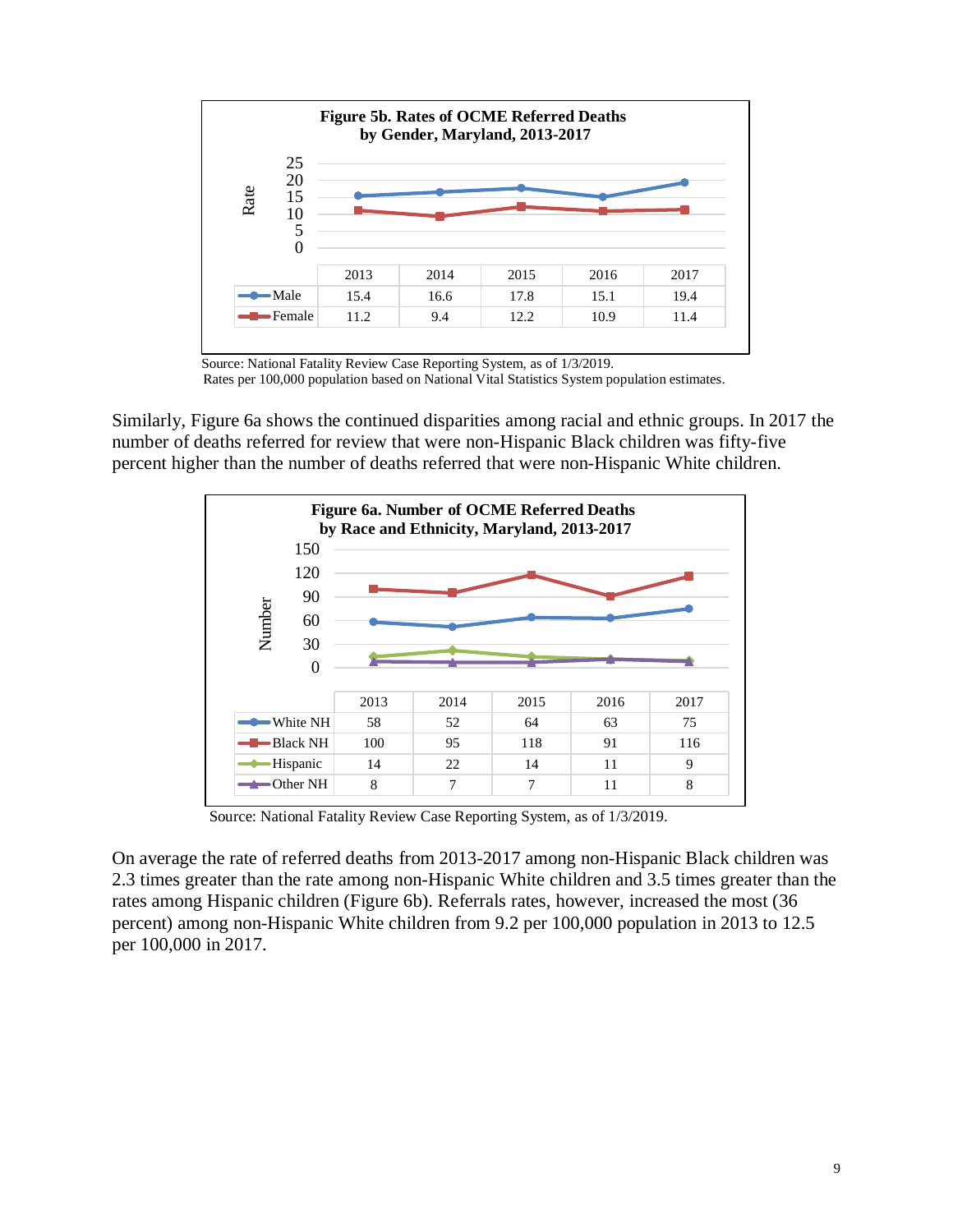

Source: National Fatality Review Case Reporting System, as of 1/3/2019. Rates per 100,000 population based on National Vital Statistics System population estimates.

Figure 7 shows the number of OCME referred deaths by cause of death for the past five years. SUID was the leading cause and injury the second leading cause of death for each year except 2016 when Injury became the leading cause. Between 2016 and 2017, deaths by suicide increased 63 percent.



Source: National Fatality Review Case Reporting System, as of 1/3/2019. Excludes 'pending' cases (2 in 2014; 1 in 2015; 1 in 2016).

Figure 8 shows the subcategories of injury deaths over the past five years. The increase in injury deaths in 2015 was largely due to a doubling of the number of deaths from motor vehicle accidents (MVA). MVA deaths decreased by 8 percent from 2016 to 2017. The number of deaths due to fires or burnings has more than doubled since 2013.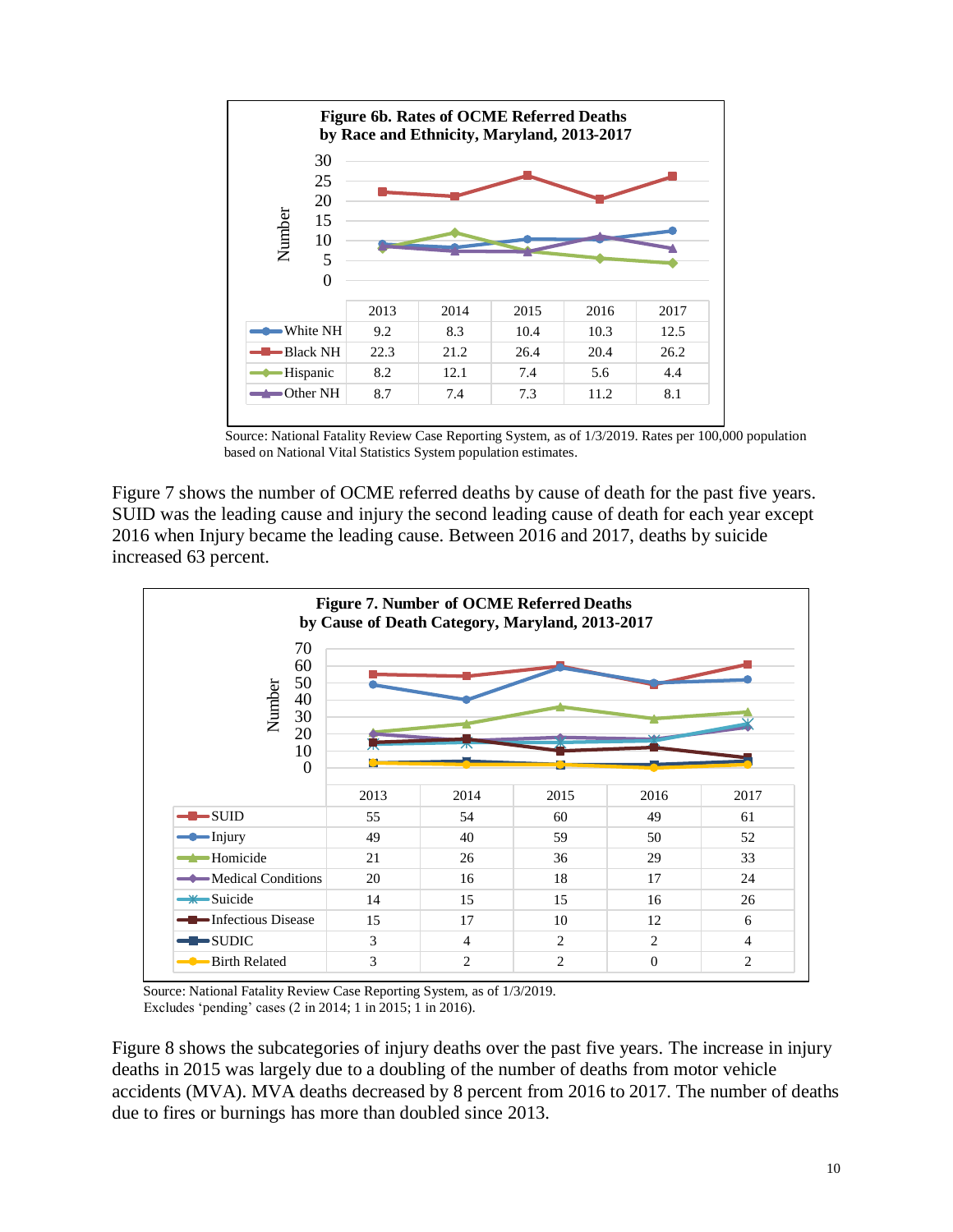

Source: National Fatality Review Case Reporting System, as of 1/3/2019.

Table 4 shows the number of OCME referred deaths by jurisdiction of residence of the child at the time of death. During the five-year period from 2013 to 2017, the number of resident child deaths increased in Baltimore County by 79 percent. From 2016 to 2017, the number of resident child deaths in Montgomery County decreased by five, while the number of resident child deaths in Prince George's County increased by seven. Baltimore City has had the highest number of resident child deaths for the past five years.

| <b>Table 4. Number of OCME Referred Deaths</b>    |      |                |                          |      |      |       |
|---------------------------------------------------|------|----------------|--------------------------|------|------|-------|
| by Jurisdiction of Residence, Maryland, 2013-2017 |      |                |                          |      |      |       |
|                                                   | 2013 | 2014           | 2015                     | 2016 | 2017 | Total |
| <b>Baltimore City</b>                             | 39   | 45             | 49                       | 39   | 50   | 222   |
| <b>Baltimore County</b>                           | 19   | 21             | 24                       | 14   | 34   | 112   |
| Montgomery                                        | 15   | 31             | 17                       | 22   | 17   | 102   |
| Prince George's                                   | 26   | 14             | 17                       | 16   | 23   | 96    |
| Anne Arundel                                      | 11   | 11             | 19                       | 19   | 16   | 76    |
| Washington                                        | 7    | 9              | 11                       | 5    | 14   | 46    |
| Harford                                           | 12   | 9              | $\overline{\mathcal{A}}$ | 9    | 4    | 38    |
| Charles                                           | 9    | 3              | 8                        | 5    | 7    | 32    |
| Frederick                                         | 11   | 6              | 3                        | 7    | 5    | 32    |
| Howard                                            | 6    | 2              | 5                        | 8    | 4    | 25    |
| Wicomico                                          | 3    | $\overline{2}$ | 7                        | 5    | 6    | 23    |
| Cecil                                             | 3    | 3              | 6                        | 5    | 5    | 22    |
| Carroll                                           | 3    | 3              | $\overline{\phantom{0}}$ | 3    | 4    | 18    |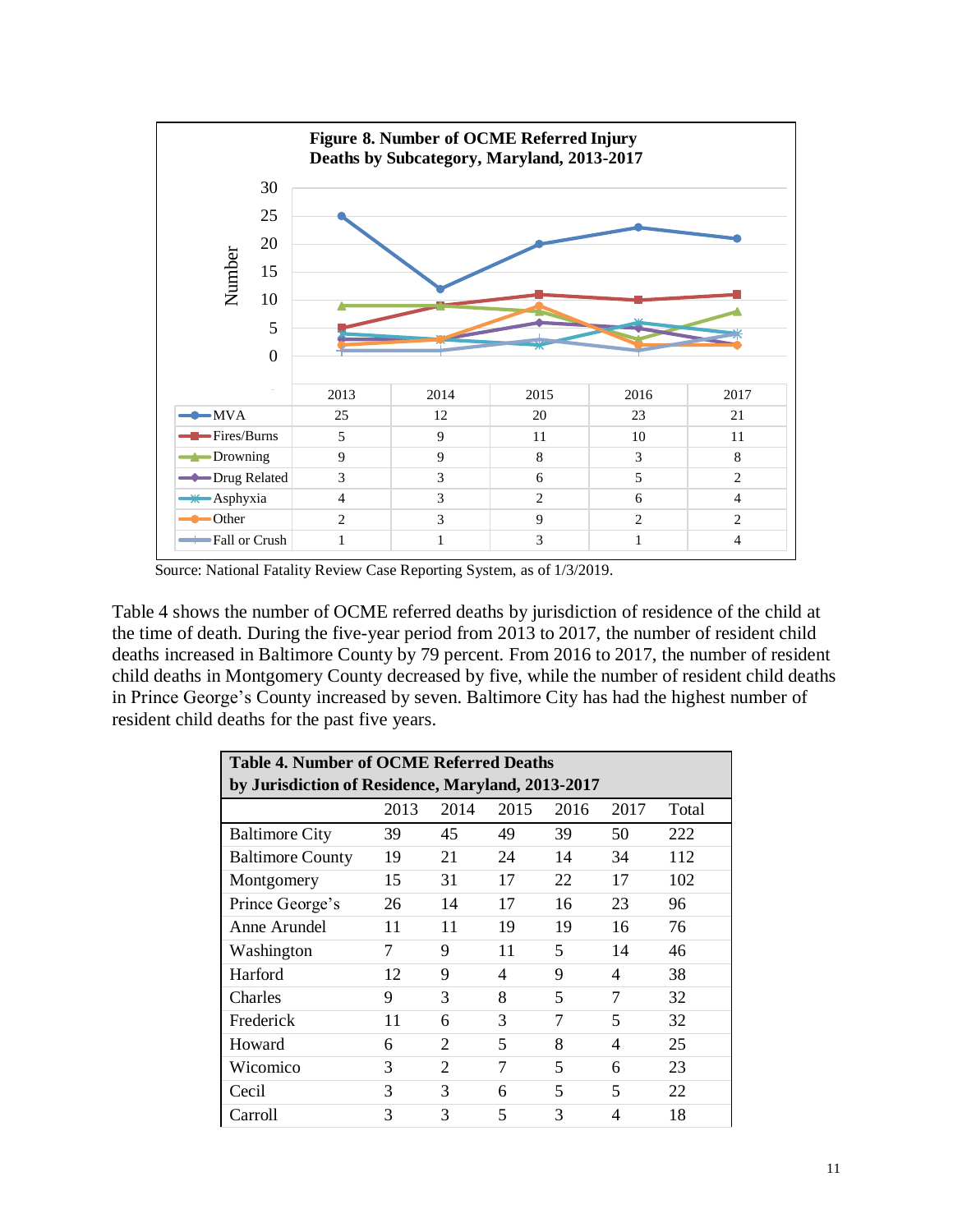| <b>Total</b> | 180            | 176      | 203            | 176            | 208            | 943 |  |
|--------------|----------------|----------|----------------|----------------|----------------|-----|--|
| Talbot       |                | 0        |                | $\Omega$       | $\overline{2}$ | 4   |  |
| Queen Anne's | 0              | 0        | 3              | 1              | 1              | 5   |  |
| Kent         | 1              | $\theta$ | $\Omega$       | $\overline{2}$ | 2              | 5   |  |
| Worcester    | $\overline{2}$ | $\Omega$ | 1              | $\overline{2}$ | 1              | 6   |  |
| Garrett      | $\overline{2}$ | 1        | $\overline{c}$ | 1              | $\theta$       | 6   |  |
| Caroline     | $\overline{2}$ | 2        | 1              | $\overline{2}$ | $\theta$       | 7   |  |
| Dorchester   | 3              | 1        | 1              | $\overline{c}$ | 1              | 8   |  |
| Calvert      |                |          | $\overline{2}$ | $\overline{2}$ | 4              | 10  |  |
| Somerset     | 0              | 2        | 8              | $\overline{2}$ | $\overline{2}$ | 14  |  |
| St. Mary's   |                | 5        | 5              | $\overline{2}$ | 4              | 17  |  |
| Allegany     | 3              | 5        | 4              | 3              | $\overline{2}$ | 17  |  |

Five-year rates show that although Baltimore City consistently has the highest number of referred deaths, referral rates were highest in rural jurisdictions (Figure 9). During 2013-2017, there were 64 death referrals for every 100,000 children in Somerset County followed by 34 per 100,000 in Baltimore City and 31 per 100,000 in Kent County. The lowest rate of death referrals was among children in Howard County (6 per 100,000 population).



Source: National Fatality Review Case Reporting System, as of 1/3/2019. Rates per 100,000 population based on National Vital Statistics System population estimates. Minimum five referred deaths.

## **Sudden Unexplained Infant Deaths in Maryland**

<span id="page-13-0"></span>SUID is the sudden death of an infant less than one year of age that cannot be fully explained after a thorough review of the medical history, a complete autopsy, and examination of the death scene. Approximately 3,600 infants die suddenly and unexpectedly each year in the United States. The majority of these deaths occur while the infant is sleeping in an unsafe sleep environment and could have potentially been prevented if safe sleep practices were always followed. Key components of a safe sleep environment are placing infants to sleep alone, on their backs, on a firm sleep surface with no soft objects, and in a smoke-free environment.

While an exact cause of death cannot always be determined, unsafe sleep factors are present in a majority of cases. These deaths are often not witnessed, the death scene may be disturbed before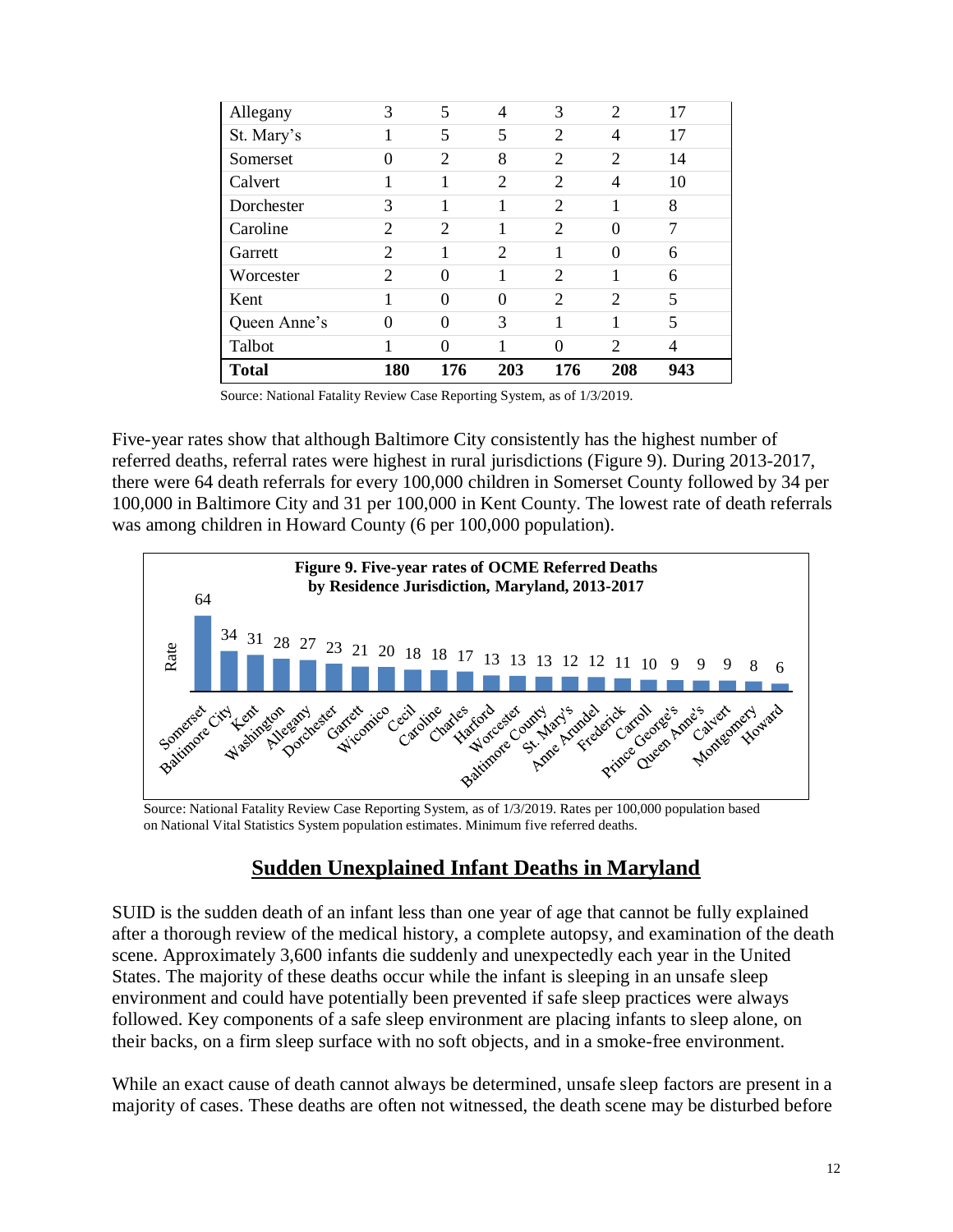it can be examined, key facts may be forgotten or go unreported, and there may be no autopsy finding or medical test to prove the exact cause of death (e.g., suffocation). The mechanisms that lead to many sleep-related deaths include:

- Accidental suffocation by a soft sleep surface (e.g., an adult bed, waterbed mattress, pillows, soft couch or chair cushions) or other soft materials (e.g., stuffed toys, blankets, crib bumpers) placed in the infant's sleep environment.
- Overlay when the infant is bed-sharing with another person who rolls on top of or against the infant.
- Wedging or entrapment of the infant between two objects (e.g., a mattress and wall or bed frame, or between furniture cushions).
- Strangulation when the infant's head and neck become caught between crib railings, or the infant's neck becomes entangled in a cord or other material within the sleep environment.

Even after a thorough investigation, there are some SUID cases in which there is no evidence of non-natural cause of death or issues of concern within a reasonable degree of certainty. These cases fall under the subcategory of Sudden Infant Death Syndrome or SIDS. SIDS is a diagnosis of exclusion, assigned only when all known and possible causes of death have been ruled out. In Maryland, there is an average of 56 SUID cases referred by the OCME for review each year. A total of 279 SUID cases occurred between 2013 and 2017 (Figure 10a). Twenty-four (9 percent) of these deaths were attributed to Sudden Infant Death Syndrome (SIDS). The annual rate of referred SUID cases in 2017 is essentially unchanged from 2013 (Figure 10b).



Source: National Fatality Review Case Reporting System, as of 1/3/2019.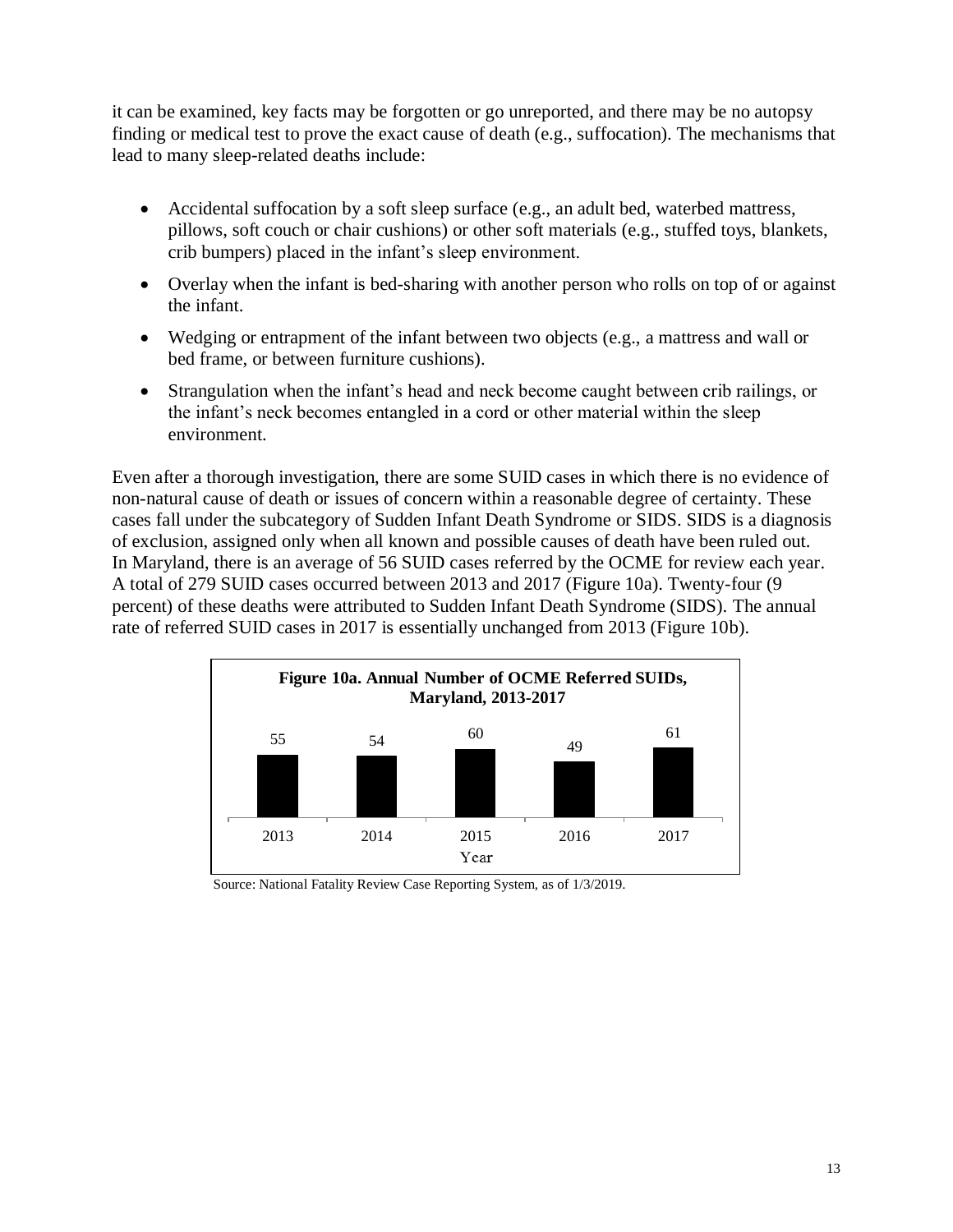

Source: National Fatality Review Case Reporting System, as of 1/3/2019. Rates per 100,000 infants based on National Vital Statistics System population estimates.

Of the 279 SUIDs during this period, 230 (82 percent) occurred in the first four months of life (Figure 11). Fifty-seven percent of these deaths occurred among male infants, and 43 percent occurred among female infants (Figure 12).



Source: National Fatality Review Case Reporting System, as of 1/3/2019.

Rates per 100,000 population based on National Vital Statistics System population estimates.

Of the SUID cases occurring from 2013 to 2017, 164 deaths (59 percent) occurred among non-Hispanic Black infants (Figure 13a). Considering the population of infants by race and ethnicity, the SUID referral rates among non-Hispanic Black infants was two and half times greater than the rate among non-Hispanic White infants and nearly six times the rate among Hispanic infants (Figure 13b).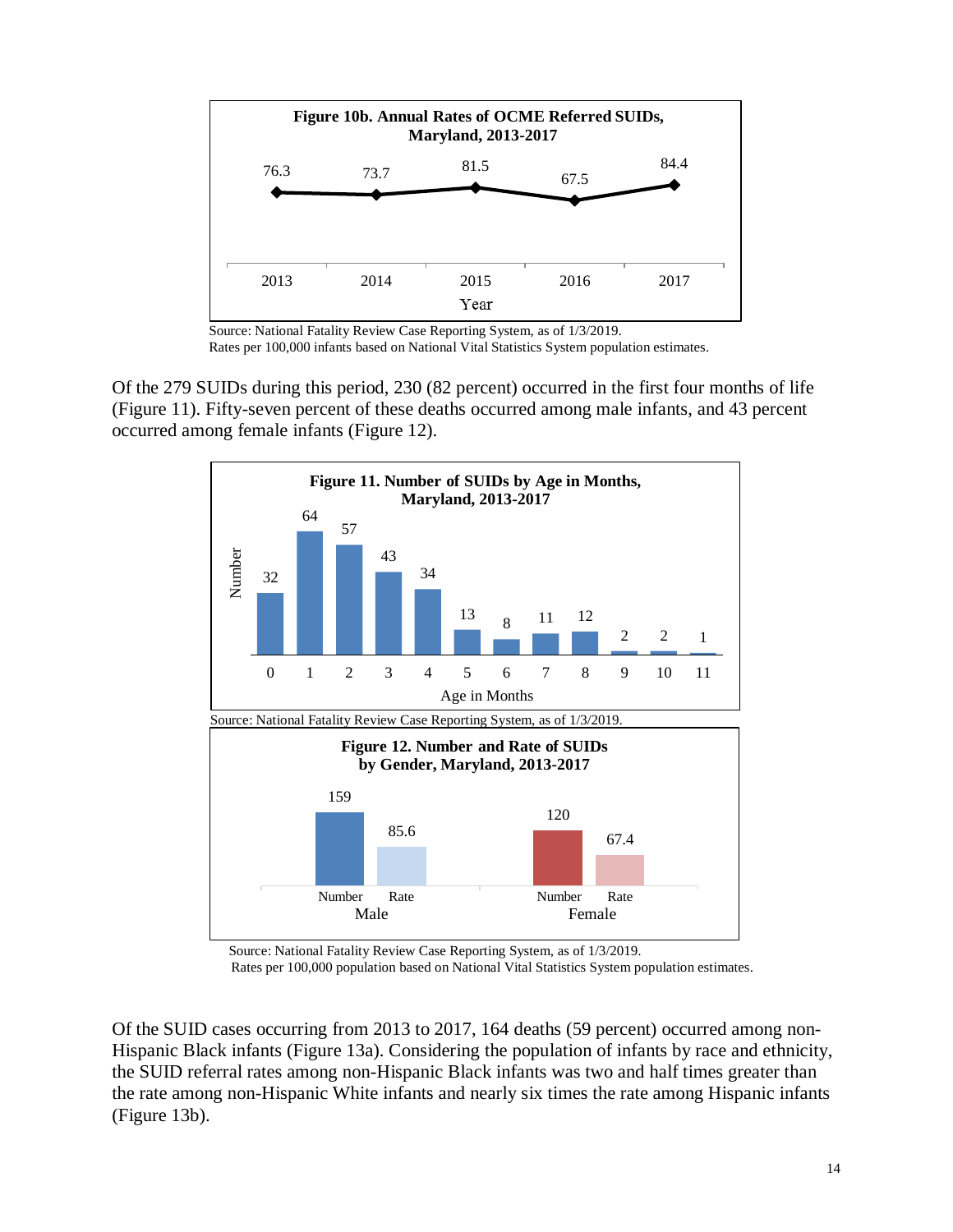

Source: National Fatality Review Case Reporting System, as of 1/3/2019.



Source: National Fatality Review Case Reporting System, as of 1/3/2019.

Rates per 100,000 population based on National Vital Statistics System population estimates.

Table 5 shows the number of SUIDs by jurisdiction of residence of the infant at the time of death from 2013 to 2017. The largest number of SUIDs each year occurred among residents of Baltimore City, which accounted for 25 percent of all SUIDs during this period. The number of SUID cases is small, which makes it difficult to identify trends across jurisdictions.

| <b>Table 5. Number of OCME Referred SUIDs</b>     |      |                |                |                |                |       |
|---------------------------------------------------|------|----------------|----------------|----------------|----------------|-------|
| by Jurisdiction of Residence, Maryland, 2013-2017 |      |                |                |                |                |       |
|                                                   | 2013 | 2014           | 2015           | 2016           | 2017           | Total |
|                                                   |      |                |                |                |                |       |
| <b>Baltimore City</b>                             | 20   | 13             | 13             | 8              | 16             | 70    |
| <b>Baltimore County</b>                           | 6    | 11             | 8              | 4              | 11             | 40    |
| Prince George's                                   | 5    | 5              | 7              | 7              | 5              | 29    |
| Anne Arundel                                      | 7    | 3              |                | 8              | 5              | 24    |
| Montgomery                                        | 4    | 4              | 5              | 4              | 5              | 22    |
| Washington                                        | 2    | 3              | 6              | 3              | 6              | 20    |
| Harford                                           | 3    | 5              |                | 3              | 0              | 12    |
| Cecil                                             | 1    |                | 3              | 3              |                | 9     |
| Howard                                            | 1    | 0              | 4              | 3              | 0              | 8     |
| Allegany                                          | 1    | 2              | 3              |                | 0              | 7     |
| Charles                                           | 2    |                | 1              | $\overline{2}$ | 0              | 6     |
| Frederick                                         | 0    |                | 0              |                | 3              | 5     |
| St. Mary's                                        | 1    | $\overline{2}$ | $\overline{c}$ | 0              | $\theta$       | 5     |
| Calvert                                           | 0    |                | 1              | 0              | $\overline{2}$ | 4     |
| Wicomico                                          | 0    | 0              | 0              |                | 3              | 4     |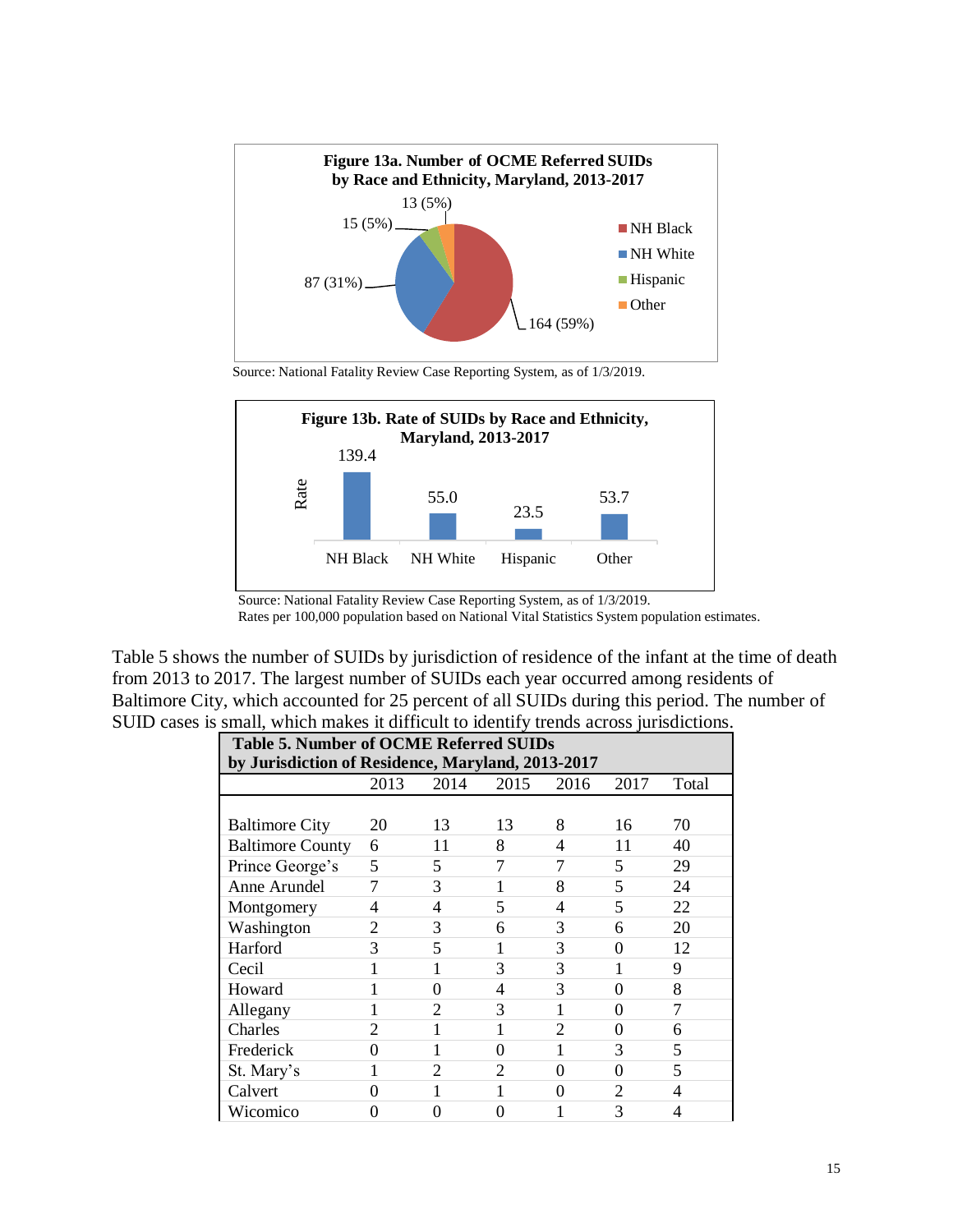| Worcester    |  |    |  |  |
|--------------|--|----|--|--|
| Dorchester   |  |    |  |  |
| Garrett      |  |    |  |  |
| Somerset     |  |    |  |  |
| Talbot       |  |    |  |  |
| Carroll      |  |    |  |  |
| Kent         |  |    |  |  |
| Queen Anne's |  |    |  |  |
| <b>Total</b> |  | 60 |  |  |

Similar to overall child death referral rates, although the greatest number of SUID death referrals came from urban areas, the rates were highest in Maryland's rural counties (Figure 14). Infants residing in Washington County had the highest referral rate for SUID deaths at 231.5 per 100,000 infant population during 2013-2017 and Montgomery County had the lowest rate at 33.2 per 100,000 infants.



 Source: National Fatality Review Case Reporting System, as of 1/3/2019. Rates per 100,000 infants based on National Vital Statistics System population estimates. Minimum 5 SUID cases.

All OCME referred deaths, including SUIDs, are reviewed by the local CFR team in the jurisdiction of residence. As previously stated, data from these case reviews are entered into a national database, the Child Death Review Case Reporting System (CDRCRS), which is maintained by the National Center for the Review and Prevention of Child Death. Maryland data have been entered into the CDRCRS since January 2010. This database provides more detailed information on SUIDs. The OCME referred cases were linked to their case reviews in the CDRCRS based on a match of the case number and, if missing, the child's name and date of death.

The SUID case reviews entered into the CDRCRS database were further analyzed to determine more detailed information surrounding these deaths. Information on every item was not available for every case. The specific information may not have been known or reported. Therefore, the numbers of cases shown in Figure 15 and Tables 6 and 7 represent a minimum number of cases with a given characteristic. Figure 15 shows incident characteristics of SUIDs in Maryland. The death was determined to be sleep-related in 251 (90 percent) of the 279 SUID cases. Sixty percent of cases occurred in suburban or rural areas. In 151 cases (54 percent), the infant was sleeping on the same surface as an adult, child or pet (bed-sharing). Thirty-eight percent of the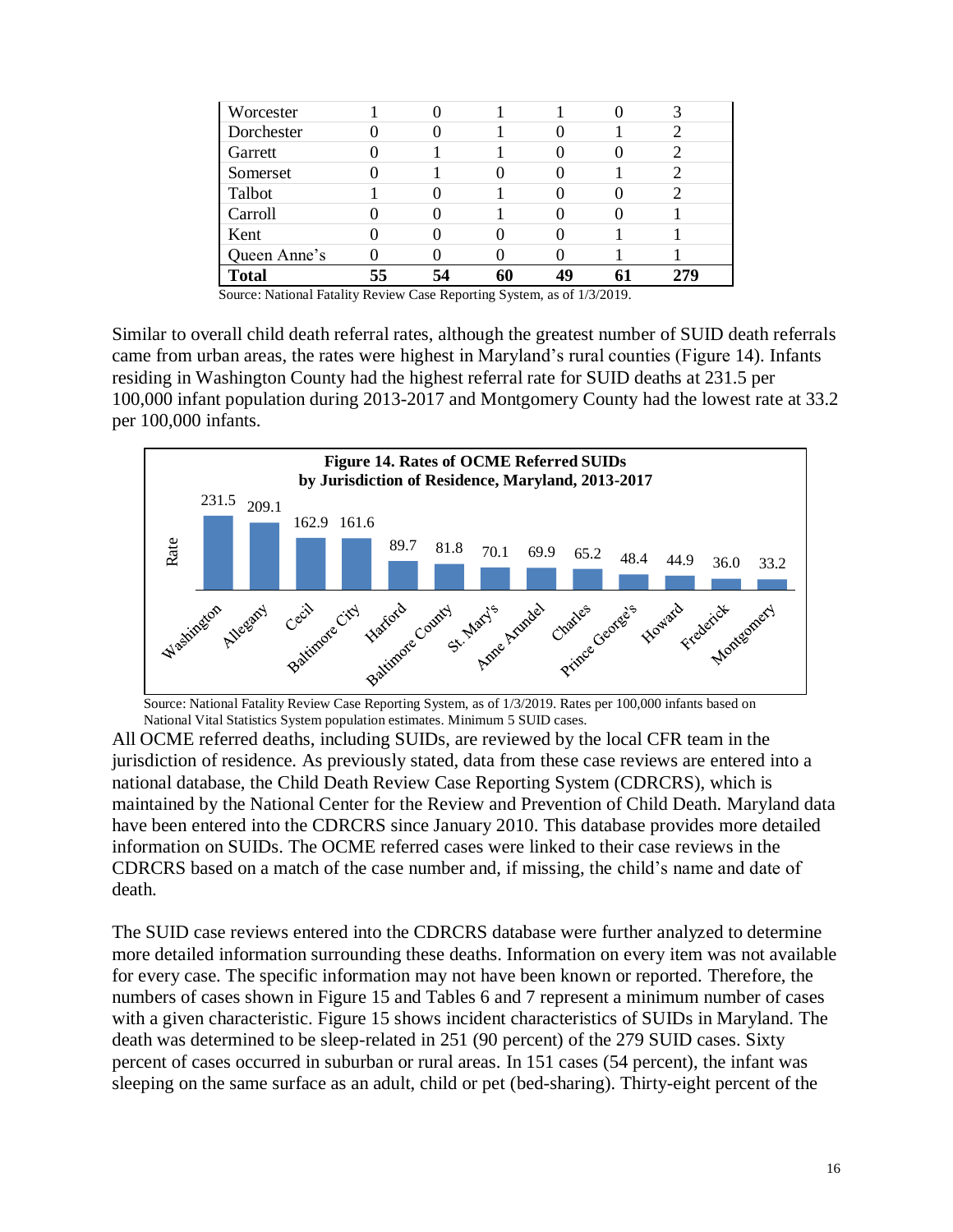infants were found on their abdomen or side. Twenty-nine percent of the infants were exposed to secondhand smoke. Three percent of SUID deaths occurred at an unlicensed daycare setting.



Source: National Fatality Review Case Reporting System, as of 1/3/2019.

\* Poverty estimates are taken from US Census American Community Survey 2016 five-year ZIP code tabulation area (ZCTA) estimates; 2.5 percent of SUID deaths had missing ZCTA information. Poverty rates are defined by the percentage of residents reporting poverty status in the past 12 months on the survey. The low and high poverty percentage cutpoints used are based on the first and third tertiles of Maryland ZCTA poverty rates, respectively.

Table 6 shows the characteristics of the primary caregiver for the infants who died of SUID. A biological parent was the primary caregiver in 264 (95 percent) of the cases. Forty-six percent of caregivers were younger than 25 years old, 46 percent were receiving social services, 42 percent had a high school education or less, 38 percent were low income, and 24 percent were unemployed. Thirty-six percent of caregivers had a history of substance abuse. Fifty-six percent of the infants were enrolled in Medical Assistance.

| <b>Table 6. Caregiver Characteristics Associated</b><br>with SUIDS, Maryland, 2013-2017 |     |      |  |  |  |
|-----------------------------------------------------------------------------------------|-----|------|--|--|--|
|                                                                                         | #   | $\%$ |  |  |  |
| Primary caregiver is biological parent                                                  | 264 | 94.6 |  |  |  |
| Primary caregiver <25 years old                                                         | 128 | 45.9 |  |  |  |
| Receiving social services*                                                              | 128 | 45.9 |  |  |  |
| 12 years or less education                                                              | 116 | 41.6 |  |  |  |
| Infant was breastfed                                                                    | 115 | 41.2 |  |  |  |
| Low income                                                                              | 106 | 38.0 |  |  |  |
| History of substance abuse                                                              | 101 | 36.2 |  |  |  |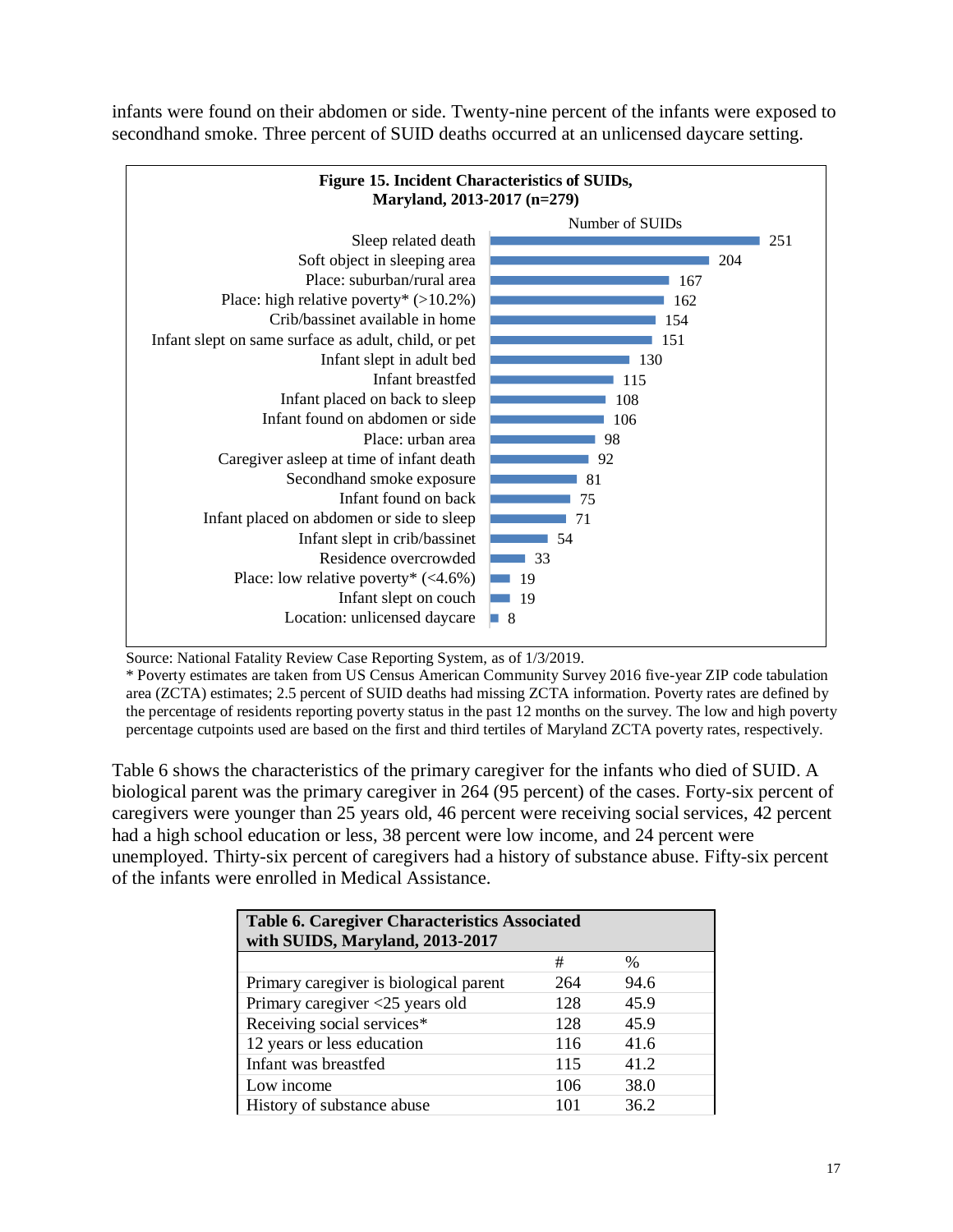| Unemployed                       | 68  | 24 4  |
|----------------------------------|-----|-------|
| Child had open CPS case at death | 30  | 10.8  |
| Total                            | 279 | 100.0 |

Source: National Fatality Review Case Reporting System, as of 1/3/2019. \*Social services include: Medical Assistance; Temporary Assistance for Needy Families (TANF); Special Supplemental Nutrition Program for Women, Infants, and Children (WIC); and Supplemental Nutrition Assistance Program (SNAP)

More than half of all SUID cases from 2013-2017 occurred when the infant was sleeping on the same surface as an adult, child, or pet (bed-sharing). Table 7 compares characteristics of bedsharing and non-bed-sharing SUID deaths. The SUID deaths which involved bed-sharing had a greater incidence of other unsafe sleep practices: bed-sharing infants were more likely to be placed on their stomach or side to sleep. In 71 percent of the bed-sharing cases, the infant was sleeping in an adult bed, and in 11 percent of the bed-sharing cases, the infant was sleeping on a couch (as opposed to 18 and 2 percent, respectively, for non-bed-sharing deaths). The supervisor was impaired by drugs or alcohol in eight times as many bed-sharing SUID deaths as non-bedsharing SUID deaths.

SUID remains the leading cause of OCME referred deaths among infants and a leading cause overall of infant mortality in Maryland. The vast majority of these deaths are sleep-related, and unsafe infant sleep practices were identified on case review. At least half of all SUID cases involved bed-sharing, and bed-sharing cases were more likely to involve other unsafe sleep practices compared to non-bed-sharing cases. Racial and ethnic disparities persist in SUIDs, with a large number of these deaths occurring among non-Hispanic Black infants. Many of these families were receiving social services at the time of the infant's death, providing an opportunity for health care providers and social service agencies to reinforce safe sleep practices with the parent or caregiver of an infant.

| Table 7. Comparison of Bed-Sharing and Non-Bed-Sharing SUIDs, |             |                                 |          |
|---------------------------------------------------------------|-------------|---------------------------------|----------|
| <b>Maryland, 2013-2017</b>                                    |             |                                 |          |
|                                                               |             | Non-bed-                        |          |
|                                                               | Bed-sharing | sharing                         | Missing/ |
|                                                               | $(n=151)$   | $(n=128)$                       | Unknown  |
|                                                               |             |                                 |          |
|                                                               |             | Data presented as number $(\%)$ |          |
|                                                               |             |                                 |          |
| <b>Place:</b>                                                 |             |                                 |          |
| Urban area                                                    | 61(40)      | 37(29)                          | 14(5)    |
| Suburban/rural area                                           | 88 (58)     | 79 (62)                         | 14(5)    |
| Residence overcrowded                                         | 22(15)      | 11(9)                           | 106(38)  |
| Secondhand smoke exposure                                     | $57(38)*$   | 24 (19)                         | 146(52)  |
|                                                               |             |                                 |          |
| <b>Infant sleep position and environment:</b>                 |             |                                 |          |
| Placed on stomach or side to sleep                            | 43 (28)     | 28(22)                          | 100(36)  |
| Placed on back to sleep                                       | 59 (39)     | 49 (38)                         | 100(36)  |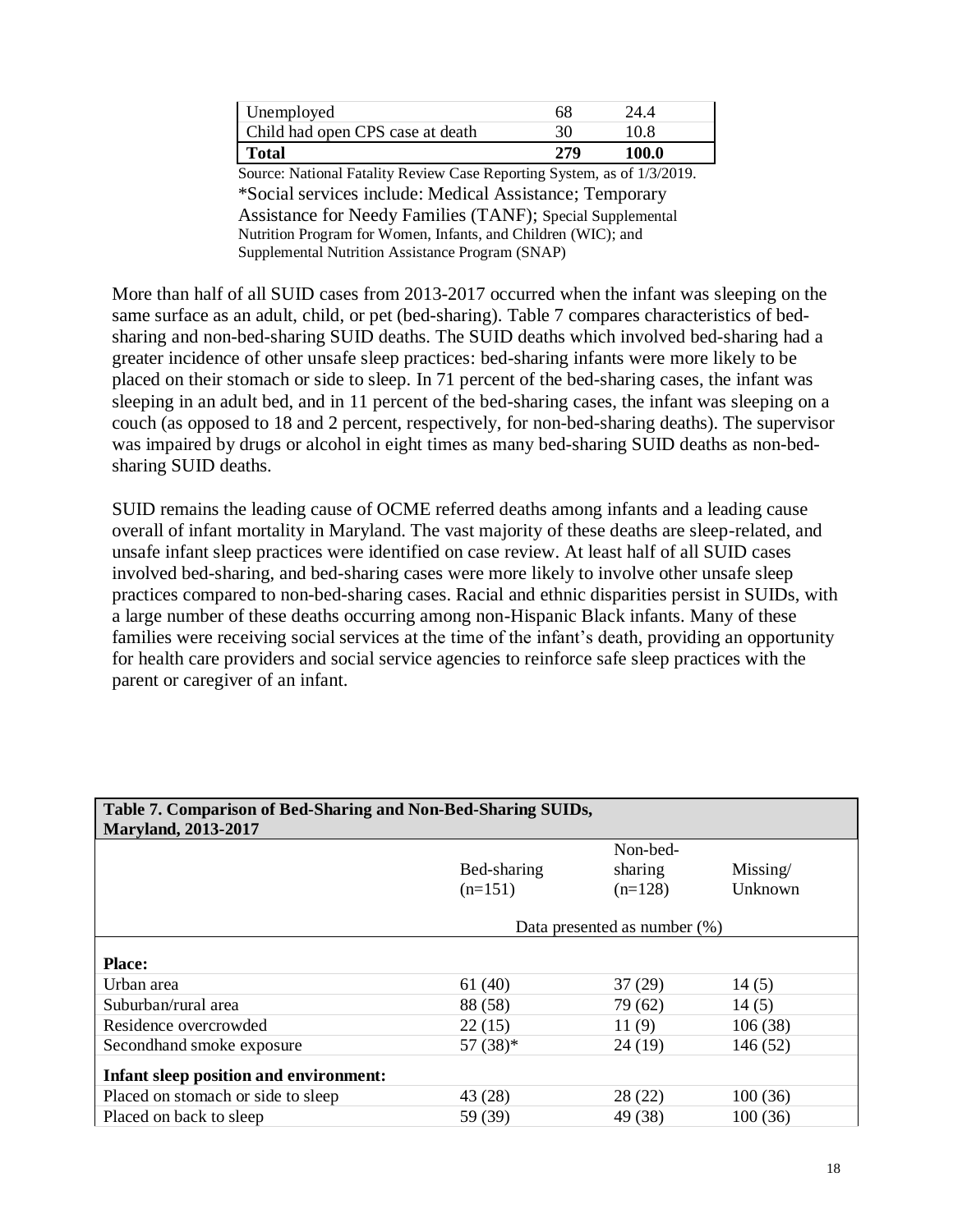| Sleeping in crib or bassinet                    | $6(4)$ *    | 48 (38) | 46(16)   |
|-------------------------------------------------|-------------|---------|----------|
| Sleeping in adult bed                           | $107(71)$ * | 23(18)  | 46(16)   |
| Sleeping on couch                               | $17(11)*$   | 2(2)    | 46(16)   |
| Crib or bassinet available in home              | 91 (60)     | 63(49)  | 100(36)  |
| <b>Characteristics of infant:</b>               |             |         |          |
| Infant's mean age (months)                      | 2.6         | 3.0     | 0(0)     |
| Race - Non-Hispanic Black                       | 94 (62)     | 70(55)  | 0(0)     |
| Non-Hispanic White                              | 40(26)      | 47 (37) | 0(0)     |
| Hispanic                                        | 9(6)        | 6(5)    | 0(0)     |
| <b>Breastfed</b>                                | 66 (44)     | 49 (38) | 112 (40) |
| <b>Characteristics of primary caregiver:</b>    |             |         |          |
| High school education or less                   | 69 (46)     | 47 (37) | 125(45)  |
| Receives social services                        | 74 (49)     | 54 (42) | 106(38)  |
| Low income                                      | 63(42)      | 43 (34) | 157(57)  |
| Characteristics of supervisor at time of death: |             |         |          |
| <b>Biological parent</b>                        | $128(85)*$  | 91 (71) | 22(8)    |
| $<$ 25 years old                                | 39(26)      | 34(27)  | 87(31)   |
| Male                                            | 29(19)      | 22(17)  | 22(8)    |
| History of mental illness                       | 17(11)      | 15(12)  | 3(1)     |
| History of substance abuse                      | 59 (39)     | 36(28)  | 121(43)  |
| Impaired by drugs or alcohol                    | $16(11)*$   | 2(2)    | 3(1)     |

\* denotes differences that are greater than would be expected by chance alone, i.e. a statistically significant difference at p<0.05.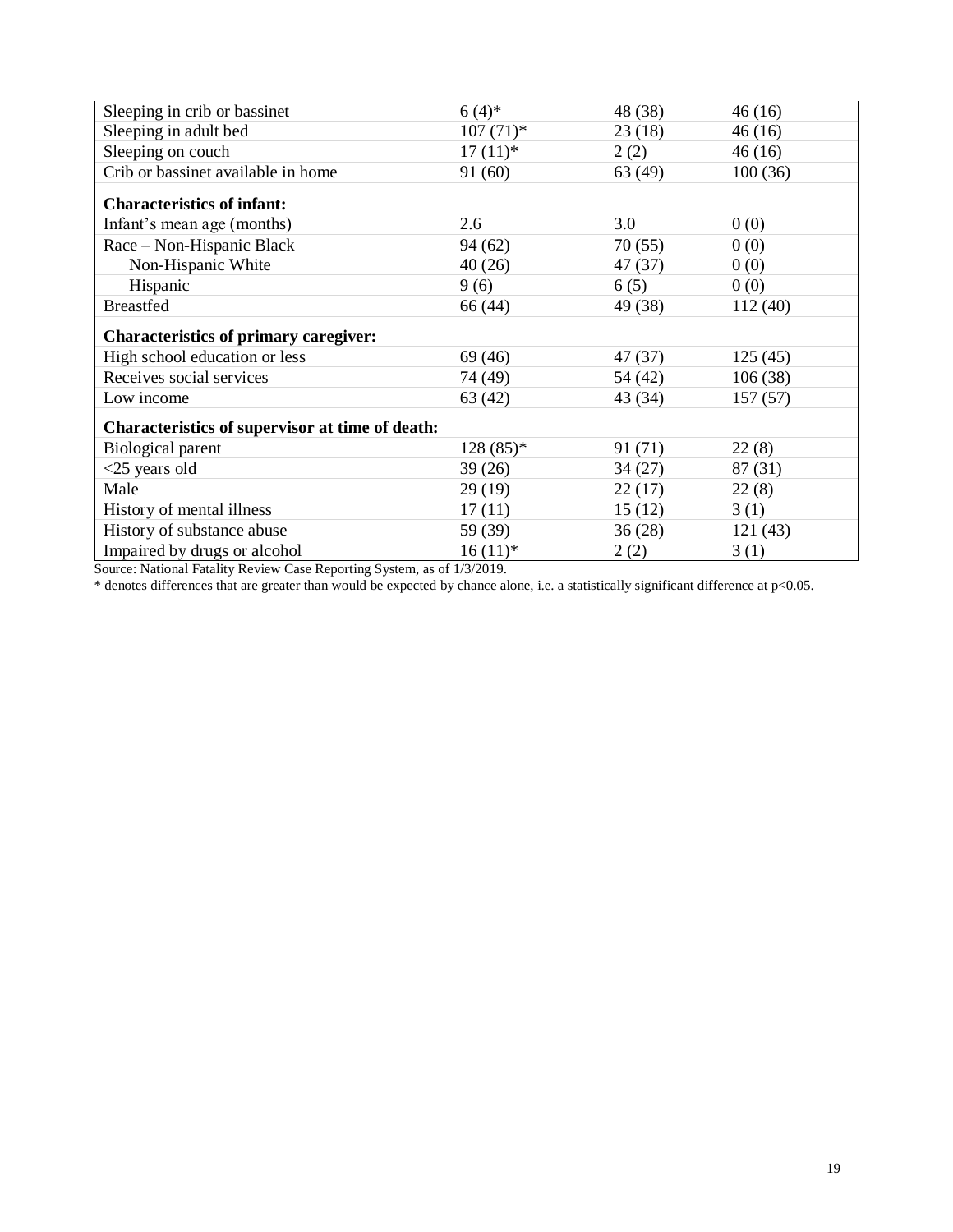## **Motor Vehicle Accident Deaths in Maryland**

<span id="page-21-0"></span>Injury was the second leading cause of 2017 OCME referred deaths, with MVAs accounting for 40 percent of injury deaths. With the exception of 2014, which saw a low of 12 deaths, the number of OCME referred MVA deaths averaged 22 per year from 2013-2017.



Source: National Fatality Review Case Reporting System, as of 1/3/2019.

Of the 101 MVA deaths occurring in the five year period from 2013 to 2017, 59 percent were among teens age 13-17 (Figure 17). Thirty-one percent of deaths were among children under the age of eight. Sixty-six percent of MVA deaths occurred among male children and 34 percent among females (Figure 18).



Source: National Fatality Review Case Reporting System, as of 1/3/2019.



Source: National Fatality Review Case Reporting System, as of 1/3/2019.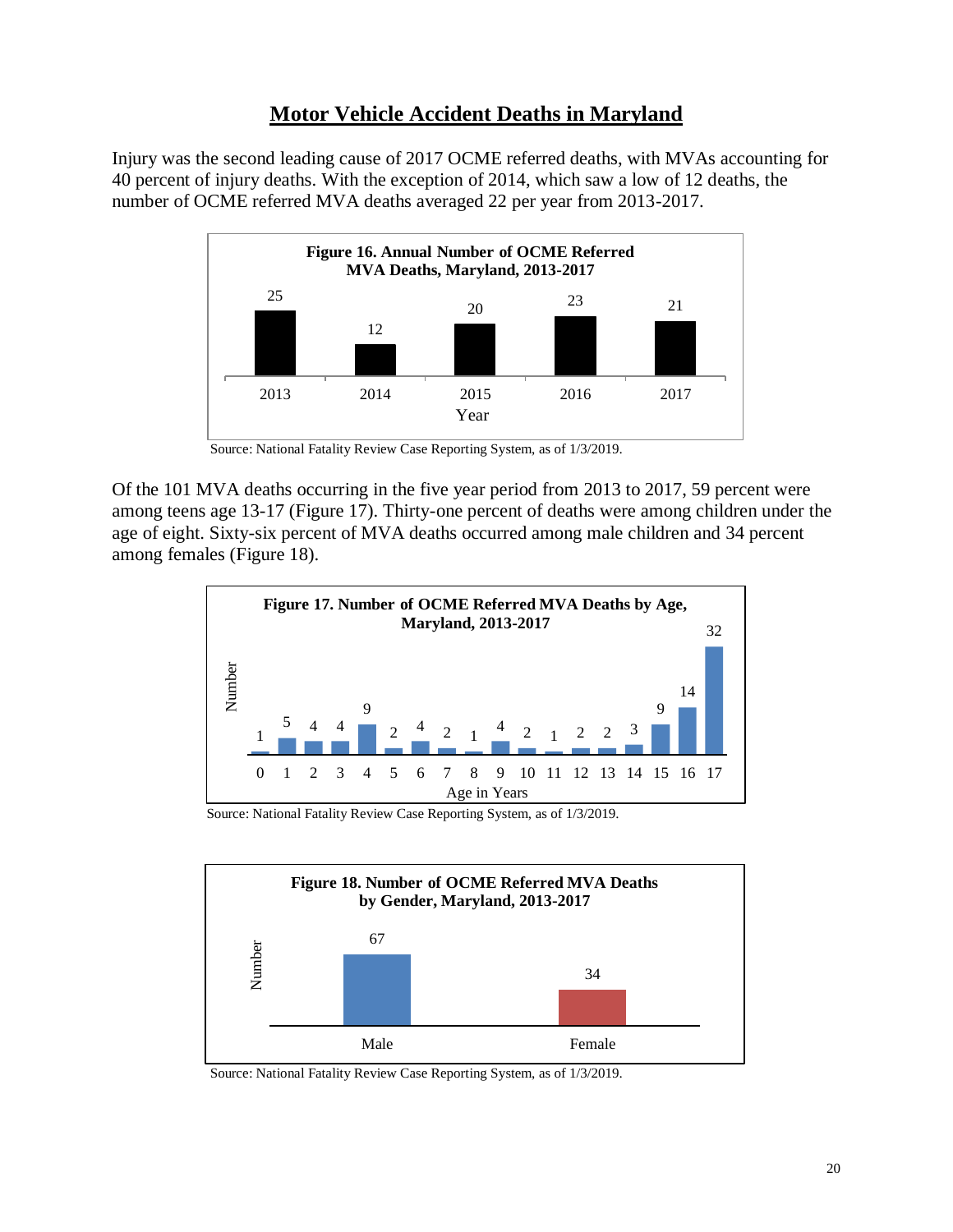Forty-six percent of the MVA deaths occurred among non-Hispanic White children, 45 percent among non-Hispanic Black children, and seven percent among Hispanic children (Figure 19). MVA deaths by jurisdiction of residence are shown in Table 8.



Source: National Fatality Review Case Reporting System, as of 1/3/2019.

| <b>Table 8. Number of OCME Referred MVA Deaths</b><br>by Jurisdiction of Residence, Maryland, 2013-2017 |                |                |                |                |                |                |
|---------------------------------------------------------------------------------------------------------|----------------|----------------|----------------|----------------|----------------|----------------|
| Jurisdiction                                                                                            | 2013           | 2014           | 2015           | 2016           | 2017           | Total          |
|                                                                                                         |                |                |                |                |                |                |
| Prince George's                                                                                         | 5              | 1              | 5              | $\overline{2}$ | $\overline{2}$ | 15             |
| <b>Baltimore City</b>                                                                                   | $\overline{2}$ | $\overline{2}$ | 3              | $\overline{2}$ | $\overline{4}$ | 13             |
| <b>Baltimore County</b>                                                                                 | $\overline{2}$ | $\overline{0}$ | $\overline{4}$ | 1              | $\overline{2}$ | 9              |
| Montgomery                                                                                              | $\overline{3}$ | 3              | 1              | $\overline{2}$ | $\overline{0}$ | 9              |
| Harford                                                                                                 | 3              | $\overline{2}$ | $\overline{0}$ | 1              | 1              | $\overline{7}$ |
| Carroll                                                                                                 | $\mathbf{1}$   | $\overline{0}$ | 1              | 1              | 3              | 6              |
| Charles                                                                                                 | 3              | $\mathbf{1}$   | $\overline{0}$ | $\mathbf{0}$   | $\overline{2}$ | 6              |
| Washington                                                                                              | $\overline{0}$ | $\mathbf{1}$   | 1              | 1              | $\overline{2}$ | 5              |
| Anne Arundel                                                                                            | 1              | $\overline{0}$ | $\overline{0}$ | 1              | $\overline{2}$ | 4              |
| Caroline                                                                                                | $\overline{0}$ | $\mathbf{1}$   | 1              | $\overline{2}$ | $\overline{0}$ | $\overline{4}$ |
| Wicomico                                                                                                | 1              | $\overline{0}$ | 1              | $\mathbf{1}$   | 1              | $\overline{4}$ |
| Howard                                                                                                  | $\overline{0}$ | $\mathbf{1}$   | $\overline{0}$ | $\overline{2}$ | $\overline{0}$ | 3              |
| Calvert                                                                                                 | 1              | $\overline{0}$ | $\overline{0}$ | 1              | $\overline{0}$ | $\overline{2}$ |
| Cecil                                                                                                   | $\overline{0}$ | $\overline{0}$ | $\mathbf{1}$   | $\overline{0}$ | 1              | $\overline{2}$ |
| Dorchester                                                                                              | 1              | $\overline{0}$ | $\overline{0}$ | 1              | $\mathbf{0}$   | $\overline{2}$ |
| Frederick                                                                                               | 1              | $\overline{0}$ | $\mathbf{1}$   | $\overline{0}$ | $\overline{0}$ | $\overline{2}$ |
| Somerset                                                                                                | $\overline{0}$ | $\overline{0}$ | 1              | 1              | $\overline{0}$ | $\overline{2}$ |
| Allegany                                                                                                | $\overline{0}$ | $\overline{0}$ | $\overline{0}$ | 1              | $\overline{0}$ | 1              |
| Garrett                                                                                                 | $\theta$       | $\overline{0}$ | $\overline{0}$ | 1              | $\overline{0}$ | 1              |
| Kent                                                                                                    | $\theta$       | $\overline{0}$ | $\overline{0}$ | 1              | $\overline{0}$ | 1              |
| Queen Anne's                                                                                            | $\theta$       | $\overline{0}$ | $\overline{0}$ | 1              | $\overline{0}$ | 1              |
| Talbot                                                                                                  | $\theta$       | $\overline{0}$ | $\overline{0}$ | $\overline{0}$ | 1              | 1              |
| Worcester                                                                                               | 1              | $\overline{0}$ | $\overline{0}$ | $\overline{0}$ | $\overline{0}$ | 1              |
| St. Mary's                                                                                              | $\theta$       | $\overline{0}$ | $\overline{0}$ | $\theta$       | $\theta$       | $\theta$       |
| <b>Total</b>                                                                                            | 25             | 12             | 20             | 23             | 21             | 101            |

Source: National Fatality Review Case Reporting System, as of 1/3/2019.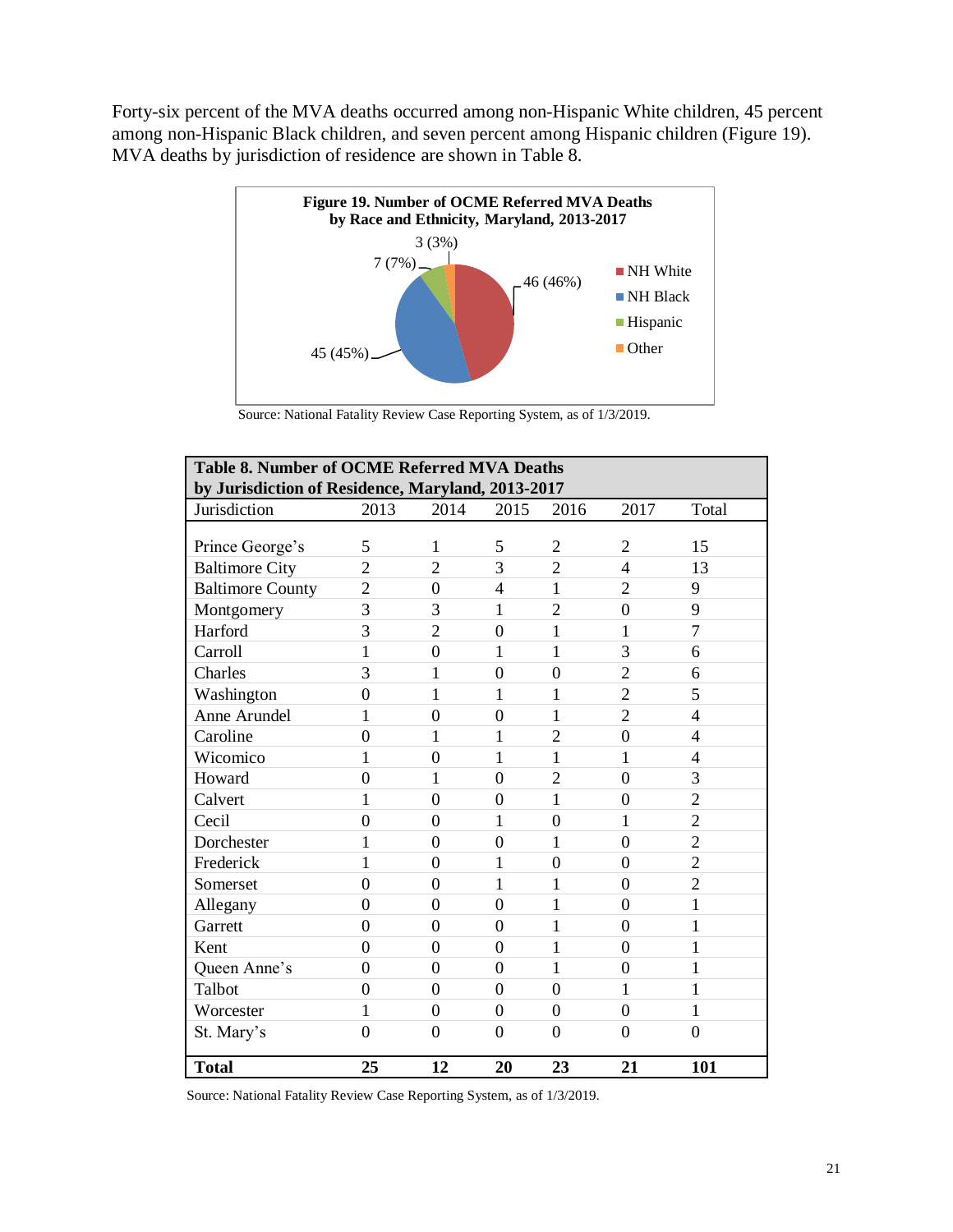More detailed information on MVA deaths is available in the CDRCRS database. Information on every item was not available for every case. The specific information may not have been known or reported. Therefore, the numbers of cases shown in the following figures represent a minimum number of cases with a given characteristic.

Figure 20 shows the position of the child in the MVA. In 40 percent of cases, the child was a passenger, in 32 percent a pedestrian or bicyclist, and in 18 percent the driver.



Source: National Fatality Review Case Reporting System, as of 1/3/2019.

Fifty-nine percent of MVA deaths occurred between Monday and Thursday and 64 percent occurred between September and May, months when school is in session (Figure 21). Seventyseven percent of MVA deaths occurred between 10:00 am and midnight, with the peak occurrence (32 percent) between 4:00 pm and 8:00 pm (Figure 22).



Source: National Fatality Review Case Reporting System, as of 1/3/2019.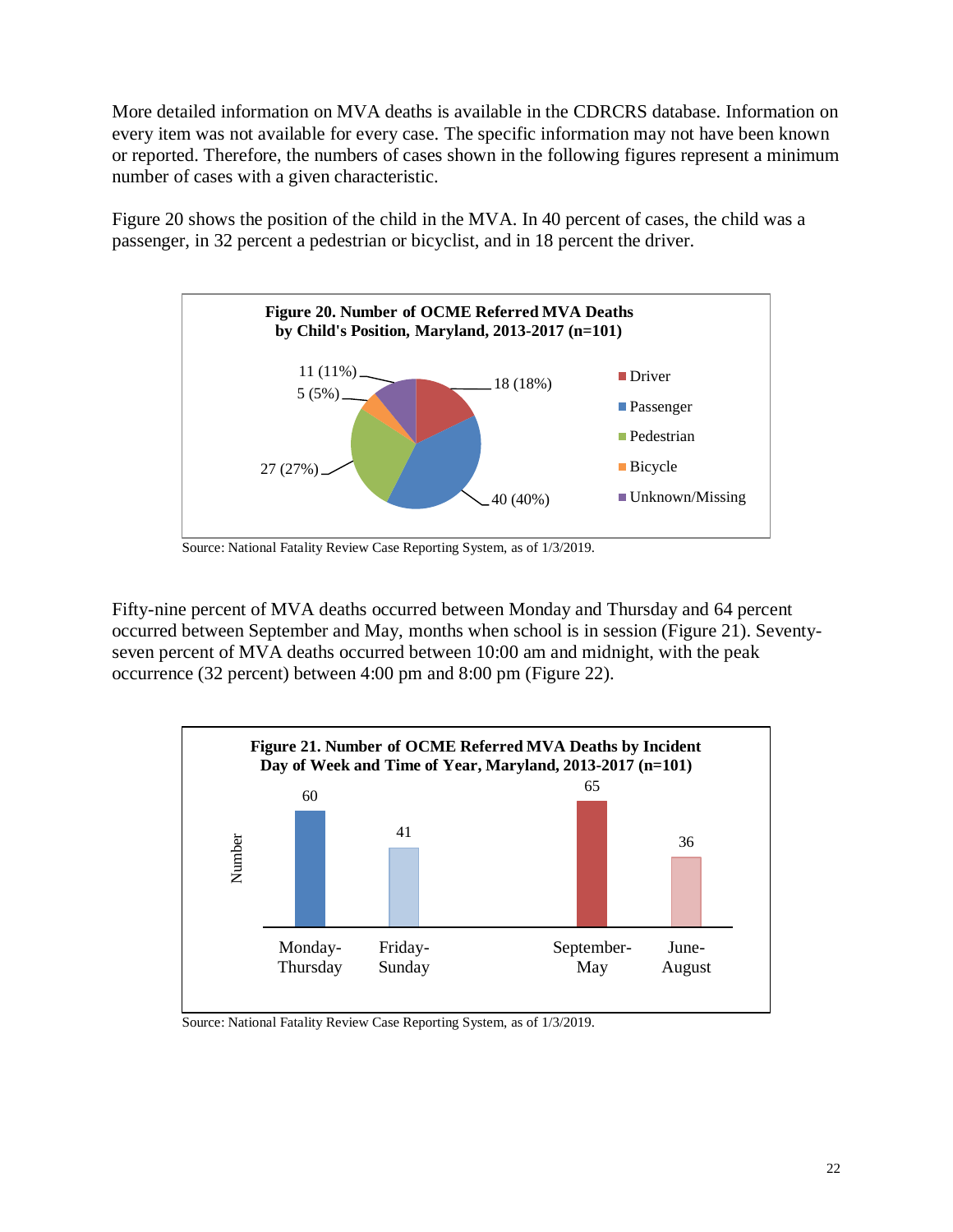

Source: National Fatality Review Case Reporting System, as of 1/3/2019.

Fifty percent of MVA deaths in which the victim was the driver occurred between 5:00 am to 3:59 pm. Fifty-two percent of deaths where the child was a pedestrian occurred in the evening, between 4:00 pm to 8:59 pm (Figure 23).



Source: National Fatality Review Case Reporting System, as of 1/3/2019.

Among MVA deaths, male victims were 5 times more likely than females to be drivers, and 2 times as likely to be a pedestrian. In 42 percent of MVA deaths, speeding, racing or reckless driving was a factor. Eleven percent of MVA deaths involved drugs or alcohol, and at least three percent involved cell phone use.

Differences by race exist among MVA deaths (Table 9). MVA deaths with the child as the driver were more frequent among non-Hispanic White children than among non-Hispanic Black children. MVA deaths involving a pedestrian, however, were more common among non-Hispanic Black children. MVA deaths occurring on a city street were more frequent among non-Hispanic Black children, while MVA deaths occurring on a rural road were more frequent among non-Hispanic White children.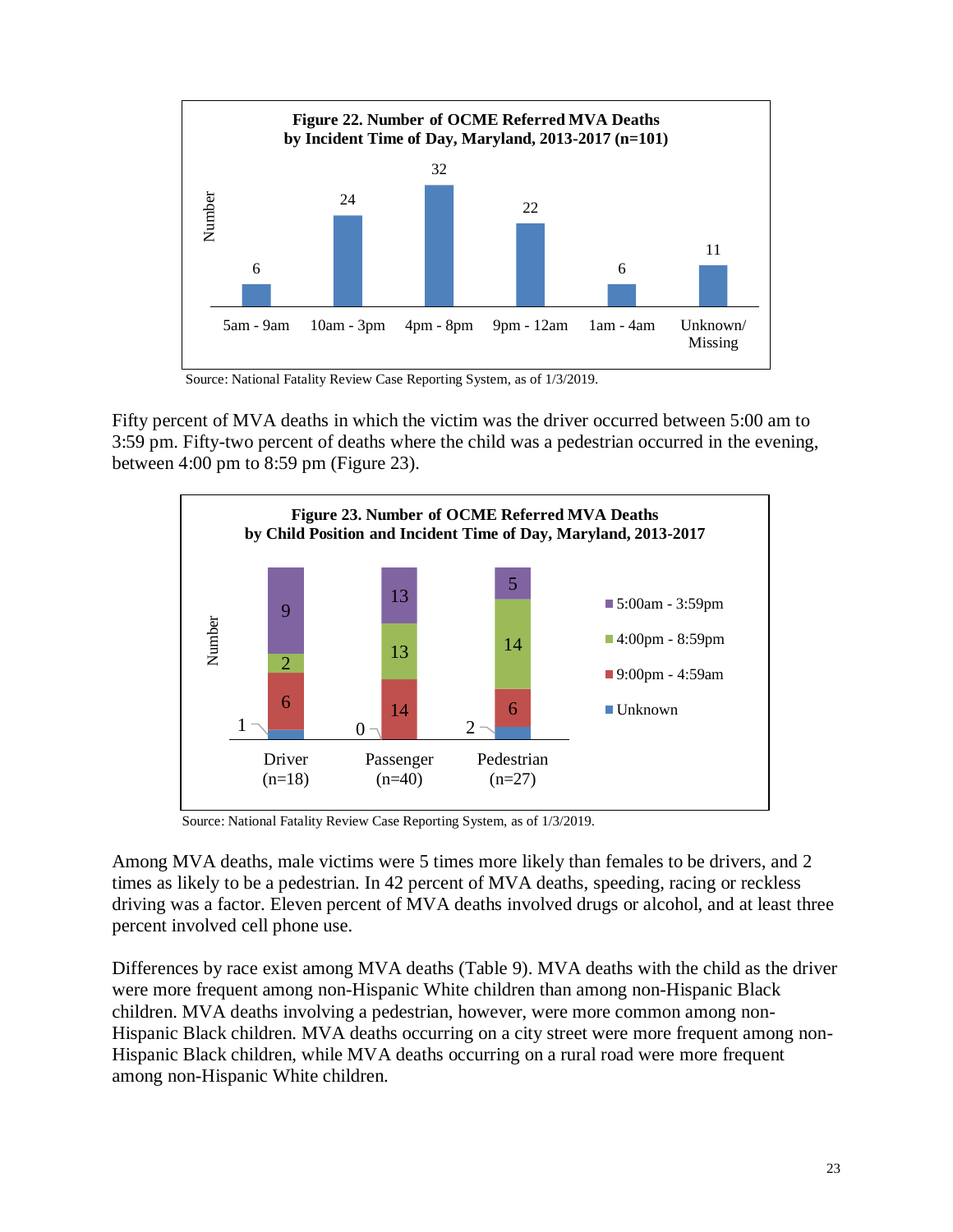| <b>Table 9. Racial Disparities Among Child MVA Deaths</b> |                      |                                 |                     |  |
|-----------------------------------------------------------|----------------------|---------------------------------|---------------------|--|
| <b>Maryland, 2013-2017</b>                                |                      |                                 |                     |  |
|                                                           | White NH<br>$(n=46)$ | <b>Black NH</b><br>$(n=45)$     | Missing/<br>Unknown |  |
|                                                           |                      | Data presented as number $(\%)$ |                     |  |
| Child position: driver                                    | 12(26)               | 5(11)                           | 11(11)              |  |
| Child position: passenger                                 | 19(41)               | 19(42)                          | 11(11)              |  |
| Child position: pedestrian                                | 10(22)               | 14(31)                          | 11(11)              |  |
| Child responsible                                         | 11 (24)              | 6(13)                           | 9(9)                |  |
| Location: city street                                     | $0(0)*$              | 17(38)                          | 9(9)                |  |
| Location: rural road                                      | $18(39)*$            | 4(9)                            | 9(9)                |  |
| Cause: unsafe, speed, or<br>reckless                      | 18 (39)              | 21 (47)                         | 9(9)                |  |
| Cause: inexperience                                       | 7(15)                | 5(11)                           | 9(9)                |  |
| Cause: drugs/alcohol                                      | 6(13)                | 5(11)                           | 9(9)                |  |
| Cellphone involved                                        | 2(4)                 | 1(2)                            | 9(9)                |  |
| Incident time: $10 \text{ pm} - 2 \text{ am}$             | 15(33)               | 17(38)                          | 11(11)              |  |

Note: There were 101 OCME referred MVA deaths from 2013-2017 for the total population.

\* denotes differences that are greater than would be expected by chance alone, i.e. a statistically significant difference at p<0.05.

### **Deaths by Suicide in Maryland**

<span id="page-25-0"></span>Deaths by suicide were the fourth leading cause of 2017 OCME referred deaths. The number of children who died by suicide increased slightly from 2013 to 2016 and then increased by 63 percent from 2016 to 2017 (Figure 24). Because of this increase, deaths by suicide were reviewed in greater detail.



Source: National Fatality Review Case Reporting System, as of 1/3/2019.

Of the 86 deaths by suicide occurring in the five year period from 2013 to 2017, 35 percent were among children age 10-14, and 65 percent were among children age 15-17 (Figure 25). Seventy percent of deaths by suicide occurred among male children and 30 percent among females (Figure 26).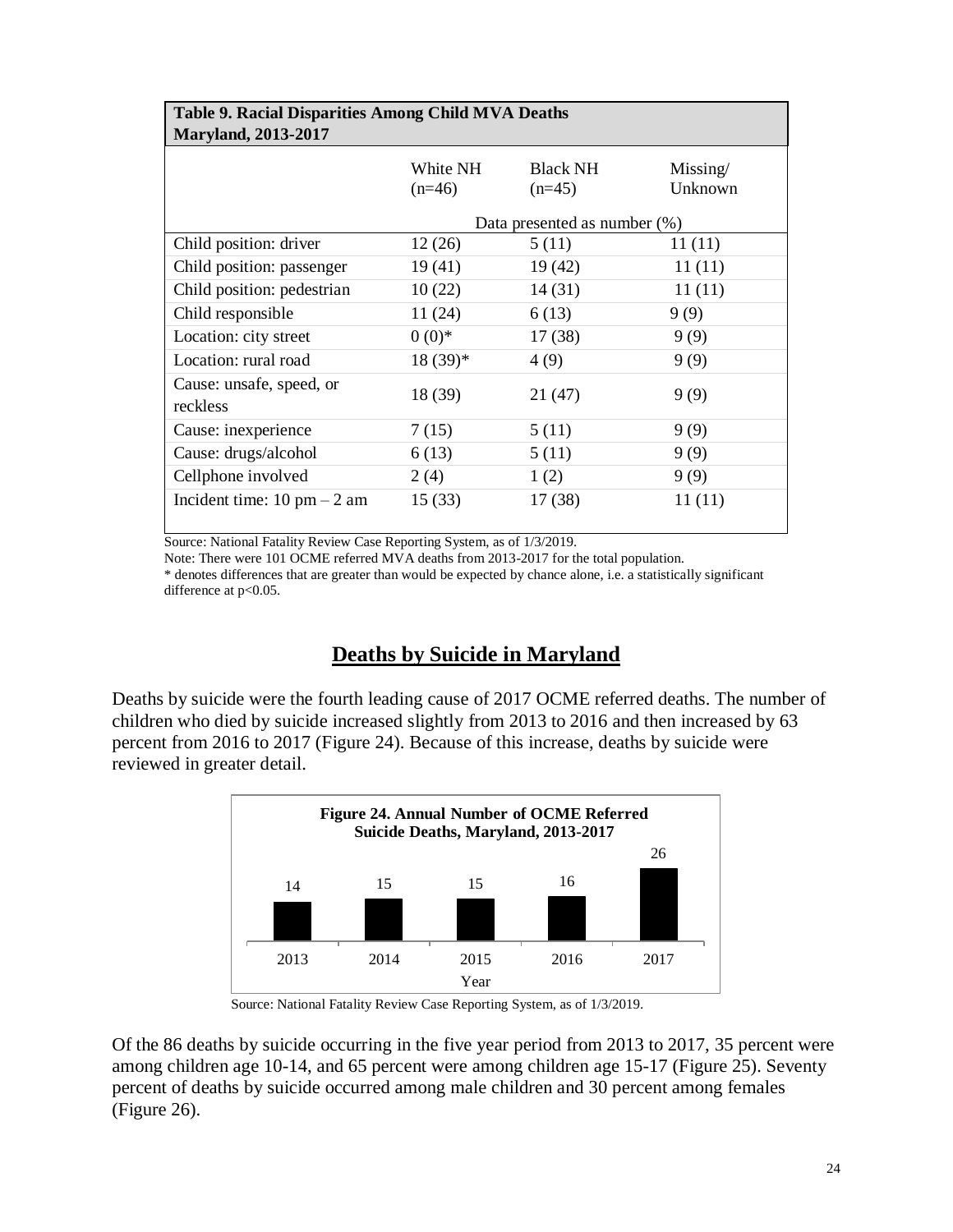

Source: National Fatality Review Case Reporting System, as of 1/3/2019.



Source: National Fatality Review Case Reporting System, as of 1/3/2019.

Fifty-eight percent of the deaths by suicide occurred among non-Hispanic White children, 24 percent among non-Hispanic Black children, and 14 percent among Hispanic children (Figure 27). Deaths by suicide by jurisdiction of residence are shown in Table 10.



Source: National Fatality Review Case Reporting System, as of 1/3/2019.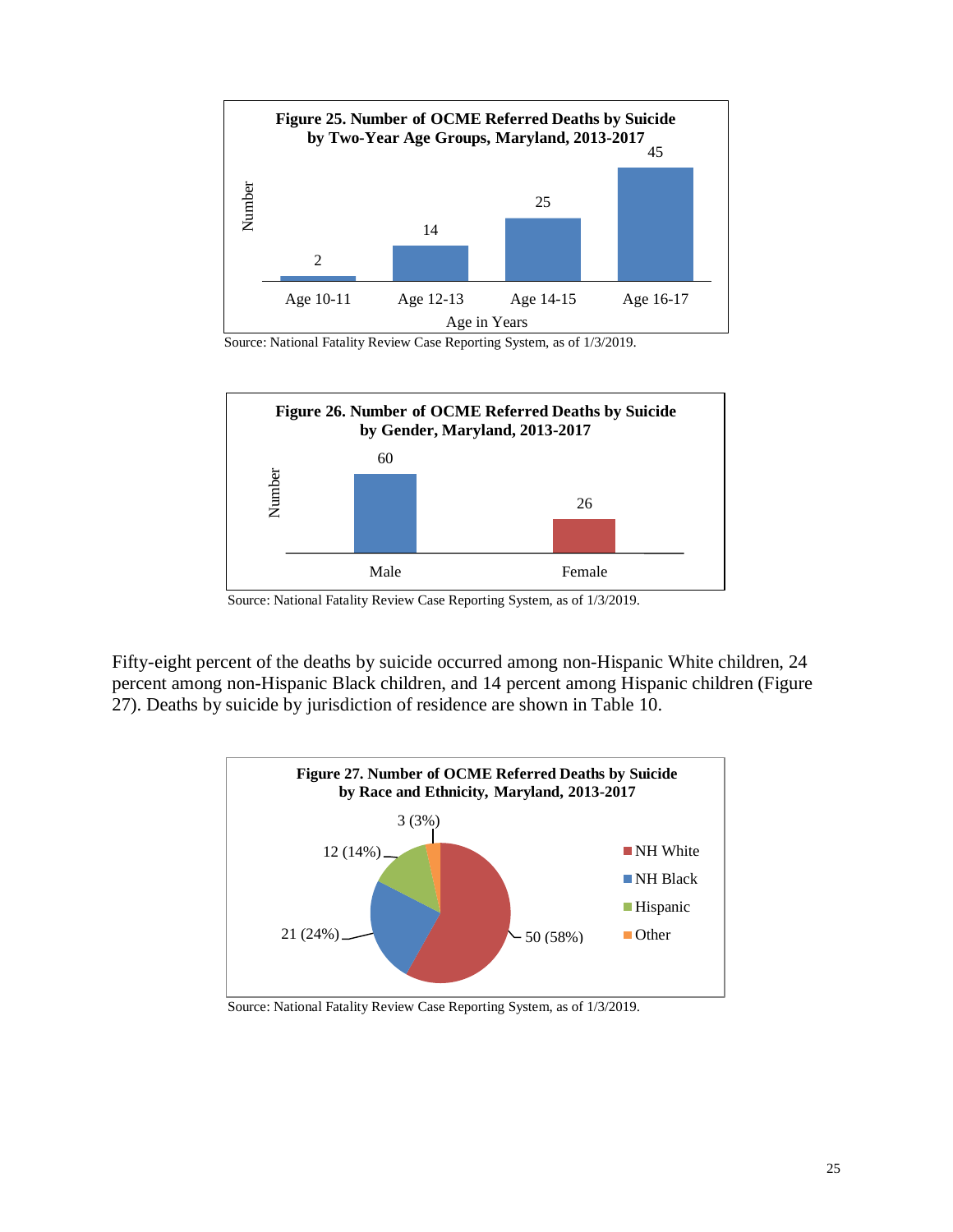| Table 10. Number of OCME Referred Deaths by Suicide |                |                |                |                |                |                |
|-----------------------------------------------------|----------------|----------------|----------------|----------------|----------------|----------------|
| by Jurisdiction of Residence, Maryland, 2013-2017   |                |                |                |                |                |                |
| Jurisdiction                                        | 2013           | 2014           | 2015           | 2016           | 2017           | Total          |
|                                                     |                |                |                |                |                |                |
| Montgomery                                          | $\overline{2}$ | $\overline{2}$ | 3              | 6              | 4              | 17             |
| <b>Baltimore County</b>                             | 3              | 1              | 1              | $\Omega$       | 7              | 12             |
| Anne Arundel                                        | 1              | 3              | 1              | $\overline{2}$ | $\overline{0}$ | 7              |
| <b>Baltimore City</b>                               | $\overline{2}$ | $\Omega$       | 1              | $\overline{2}$ | $\overline{2}$ | 7              |
| Frederick                                           | 1              | 1              | 1              | 3              | $\overline{0}$ | 6              |
| Carroll                                             | $\overline{0}$ | $\overline{2}$ | $\overline{2}$ | 1              | $\overline{0}$ | 5              |
| Prince George's                                     | 1              | 1              | $\overline{2}$ | $\theta$       | 1              | 5              |
| Washington                                          | 1              | $\overline{2}$ | $\theta$       | 1              | 1              | 5              |
| Howard                                              | $\mathbf{1}$   | $\overline{0}$ | $\mathbf{1}$   | $\theta$       | $\overline{2}$ | $\overline{4}$ |
| Allegany                                            | 1              | $\Omega$       | $\overline{0}$ | $\overline{0}$ | $\overline{2}$ | 3              |
| Harford                                             |                |                | $\theta$       | $\Omega$       | 1              | 3              |
| St. Mary's                                          | $\overline{0}$ | $\theta$       | 1              | $\theta$       | $\overline{2}$ | 3              |
| Calvert                                             | $\overline{0}$ | $\Omega$       | $\Omega$       | 1              | 1              | $\overline{2}$ |
| Charles                                             | $\overline{0}$ | 1              | 1              | $\Omega$       | $\overline{0}$ | $\overline{2}$ |
| Cecil                                               | $\overline{0}$ | $\overline{0}$ | $\overline{0}$ | $\overline{0}$ | 1              | 1              |
| Dorchester                                          | $\theta$       | 1              | $\Omega$       | $\theta$       | $\overline{0}$ | 1              |
| Kent                                                | $\overline{0}$ | $\theta$       | $\theta$       | $\theta$       | 1              | $\mathbf{1}$   |
| Queen Anne's                                        | $\overline{0}$ | $\overline{0}$ | 1              | $\theta$       | $\overline{0}$ | $\mathbf{1}$   |
| Wicomico                                            | $\theta$       | $\Omega$       | $\Omega$       | $\Omega$       | 1              | 1              |
| <b>Total</b>                                        | 14             | 15             | 15             | 16             | 26             | 86             |

More detailed information on deaths by suicide is available in the CDRCRS database. Information on every item was not available for every case. The specific information may not have been known or reported. Therefore, the numbers of cases shown in the following figures represent a minimum number of cases with a given characteristic.

Figure 28 shows deaths by suicide by cause of death, including asphyxia (55 percent of cases), firearm (30 percent), and overdose (9 percent). All of the asphyxia deaths were due to hanging.



Source: National Fatality Review Case Reporting System, as of 1/3/2019.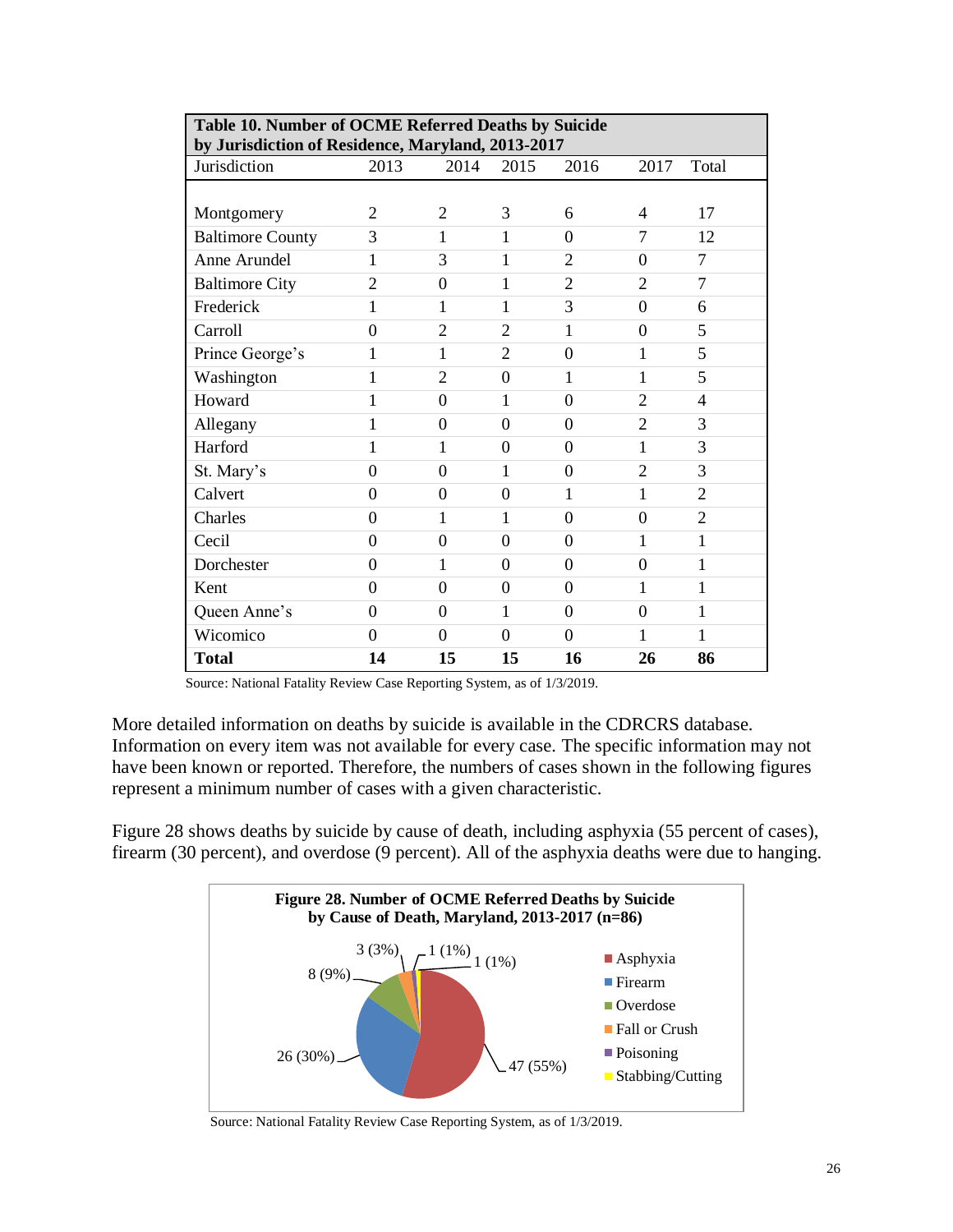Figure 29 shows incident characteristics of children who died by suicide in Maryland. Fiftyseven percent of the children received mental health services in the past, and 49 percent were currently receiving mental health services. Thirty-eight percent of the children were on medications for mental illness, and 20 percent had a history of substance abuse.



Source: National Fatality Review Case Reporting System, as of 1/3/2019.

Table 11 compares characteristics of asphyxia (hanging) and firearm deaths by suicide. While suicide caused by both asphyxia and firearm were more common among males, suicide caused by asphyxia was more common among non-Hispanic Black and Hispanic males, and suicide caused by firearm was more common among non-Hispanic White males. Notes and previous threats of suicide were more commonly reported among deaths by suicide caused by asphyxia than by firearm, as were reports of recent history of personal crisis.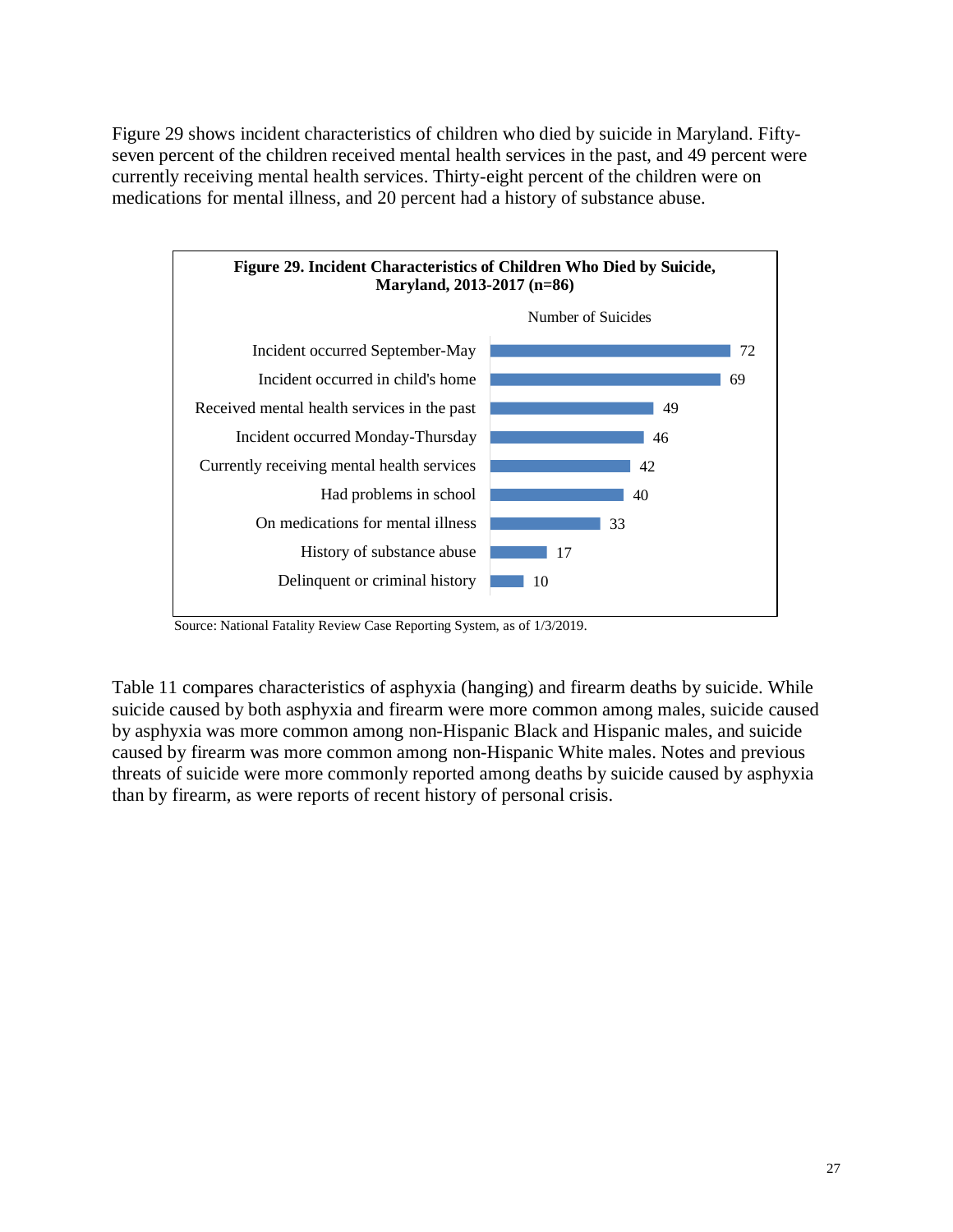| Table 11. Differences in Characteristics of Firearm and Asphyxia Deaths by Suicide, |                              |          |          |
|-------------------------------------------------------------------------------------|------------------------------|----------|----------|
| <b>Maryland, 2013-2017</b>                                                          |                              |          |          |
|                                                                                     | Asphyxia                     | Firearm  | Missing/ |
|                                                                                     | $(n=47)$                     | $(n=26)$ | Unknown  |
|                                                                                     | Data presented as number (%) |          |          |
| Gender: Male                                                                        | 34 (72)                      | 23 (88)  | 0(0)     |
| Age: 15-17 years old                                                                | 29(62)                       | 17(65)   | 0(0)     |
| Race: Non-Hispanic White                                                            | $21(45)*$                    | 19(73)   | 0(0)     |
| Race: Non-Hispanic Black                                                            | 14(30)                       | 5(19)    | 0(0)     |
| Race: Hispanic                                                                      | 9(19)                        | 2(8)     | 0(0)     |
| Race: Other                                                                         | 3(6)                         | 0(0)     | 0(0)     |
| Health Insurance: Private                                                           | 13(28)                       | 13(50)   | 3(3)     |
| Health Insurance: Medicaid                                                          | 11(23)                       | 3(12)    | 3(3)     |
| Received mental health services in the past                                         | 28(60)                       | 11(42)   | 15(17)   |
| Currently receiving mental health services                                          | 24(51)                       | 9(35)    | 12(14)   |
| On medications for mental illness                                                   | $20(43)*$                    | 4(15)    | 16(19)   |
| Had problems in school                                                              | $29(62)*$                    | 7(27)    | 17(20)   |
| Overweight or obese BMI                                                             | 12(26)                       | 7(27)    | 9(10)    |
| Prior disability or chronic illness                                                 | 20(43)                       | 7(27)    | 10(12)   |
| Occurred in late evening or early morning $(9 \text{ pm} - 4 \text{ am})$           | 5(11)                        | 7(27)    | 18(21)   |
| Occurred during daytime hours $(10 am - 8 pm)$                                      | 30(64)                       | 10(38)   | 18(21)   |
| Incident occurred in child's home                                                   | 42 (89)                      | 20(77)   | 3(3)     |
| Child left a note or previously discussed or threatened<br>suicide                  | $13(28)*$                    | 1(4)     | 3(3)     |
| Previous suicide attempts                                                           | 2(4)                         | 0(0)     | 61(71)   |
| Recent history of personal crisis: argument or breakup with<br>boyfriend/girlfriend | 6(13)                        | 0(0)     | 3(3)     |
| Recent history of personal crisis: parents' divorce or<br>separation                | 5(11)                        | 1(4)     | 3(3)     |

# **Table 11. Differences in Characteristics of Firearm and Asphyxia Deaths by Suicide,**

Source: National Fatality Review Case Reporting System, as of 1/3/2019. BMI: body mass index

\* denotes differences that are greater than would be expected by chance alone, i.e. a statistically significant difference at p<0.05.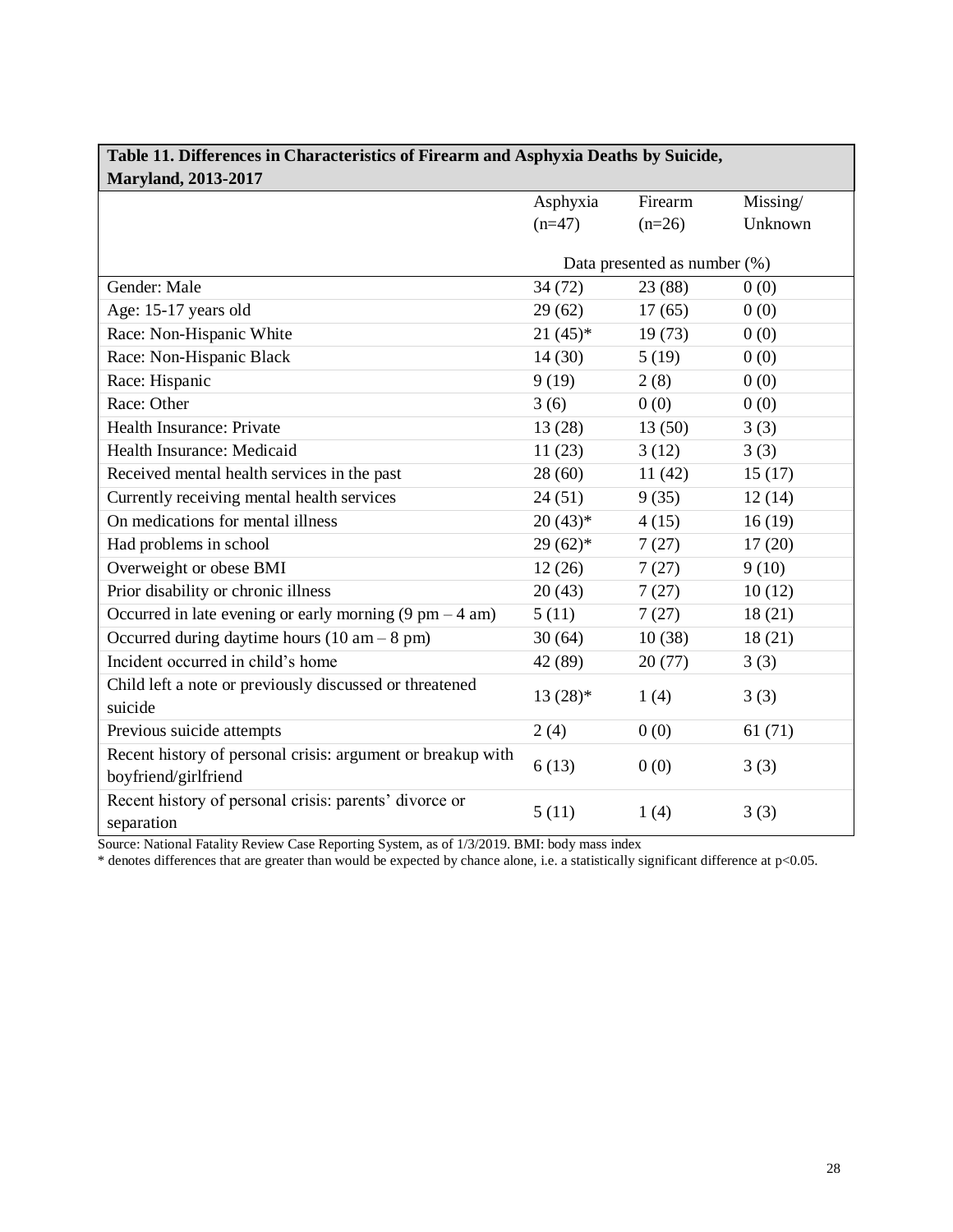## **Summary and Recommendations**

<span id="page-30-0"></span>In 2017, the OCME referred 208 unexpected child deaths for review by the Child Fatality Review Program. The number of unexpected child deaths in Maryland increased by 18 percent (or 32 deaths) from 2016 to 2017. The number of OCME referred deaths increased among children of all ages and races from 2016 to 2017, except for Hispanic children, non-Hispanic children of "Other" races, and children ages 5-9. SUID, injury, and homicide were the leading causes of OCME referred deaths in 2017. MVAs remained the leading cause of injury deaths, but the number of MVA deaths decreased. Infants less than one year of age continue to account for the largest proportion of unexpected deaths. The majority of OCME referred infant deaths are due to SUID and involve unsafe infant sleep practices. Racial and ethnic disparities persist, with a disproportionate number of these deaths occurring among non-Hispanic Black children. Deaths by suicide increased from 2016 to 2017, making deaths by suicide the fourth leading cause of OCME referred child deaths.

In response to the 2017 review of OCME referred child deaths in Maryland, the State CFR Team puts forth the following recommendations and proposed actions for the State agencies represented on the State CFR Team.

### **Recommendations related to SUID**

The State CFR Team recommends undertaking activities to better understand why safe sleep practices are not followed, especially in communities with high SUID rates. The State CFR Team supports efforts being explored by MDH to partner with a local university to develop focus groups to better understand barriers to safe sleep messaging and, specifically, to address the persistent racial disparity in sleep-related deaths.

The State CFR Team also recommends improving parent teaching on safe sleep practices in all Maryland delivery hospitals. The State CFR Team supports the upcoming quality improvement initiative, funded by MDH and administered through the Maryland Patient Safety Center, to strengthen safe sleep teaching for new parents and model safe sleep practices in all Maryland delivery hospitals.

### **Recommendations related to MVAs**

The State CFR Team recommends efforts to improve understanding of the causes of motor vehicle accidents and potential opportunities for prevention. The State CFR Team will work with the Maryland State Highway Administration to identify regional contacts to ensure access to detailed crash scene investigation reports for all local teams for review of motor vehicle accident fatalities.

### **Recommendations related to Deaths by Suicide**

The State CFR Team recommends efforts to increase access to information at the jurisdiction level regarding potential opportunities for suicide prevention by conducting reviews of not only deaths by suicide but also suicide attempts (since the number of deaths by suicide in some jurisdictions is small). The State CFR Team supports the efforts of MDH's MCHB to work with interested local CFR teams to identify suicide attempts in their jurisdiction and conduct nearfatality reviews of these suicide attempts. Local CFR teams will be encouraged to collaborate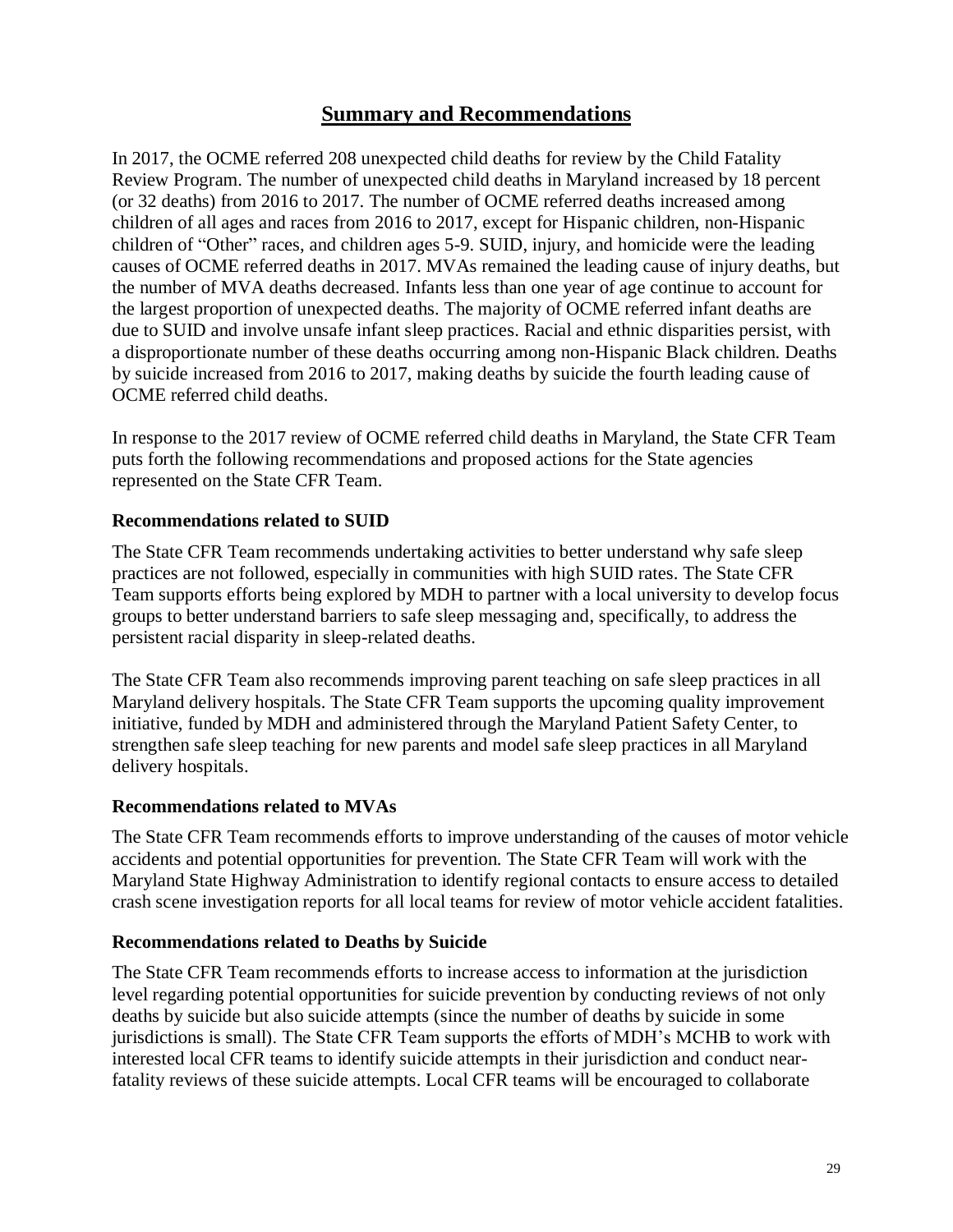with local hospitals and emergency departments to identify cases of non-fatal events for review and to facilitate local level interventions.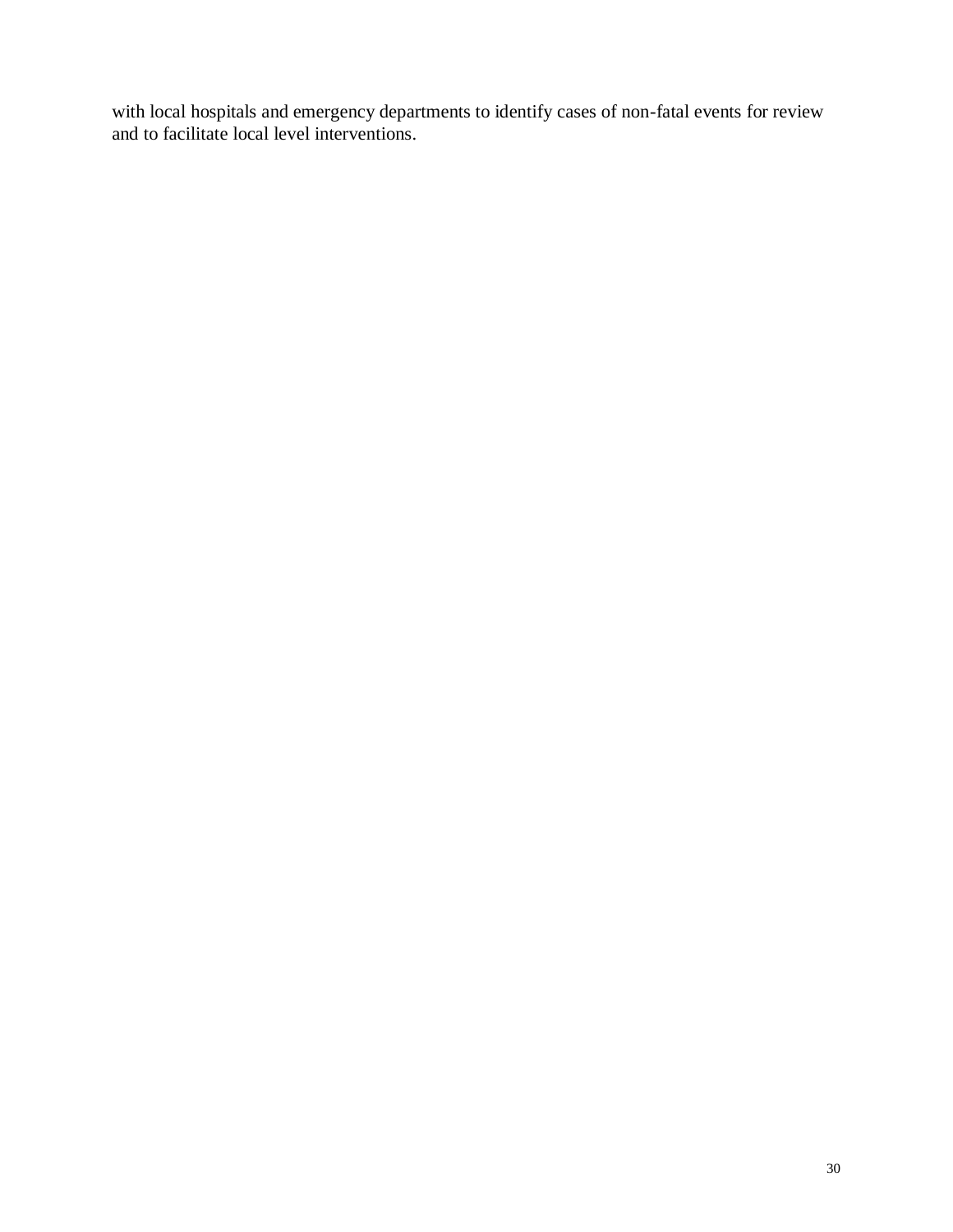## **Appendix A: 2018 State Child Fatality Review Team Members**

<span id="page-32-0"></span>Health-General Article §5-703(a), Annotated Code of Maryland provides that the State Team shall be a multidisciplinary and multiagency review team, composed of at least 25 members, including:

- (1) Attorney General Christle Sheppard Southall, Esq, designee
- (2) Chief Medical Examiner Ling Li, MD, designee
- (3) Secretary of Human Resources Vernice McKee, LGSW, designee
- (4) Secretary of Health Lawrence Reid, PhD, MPH, designee
- (5) State Superintendent of Schools Lynne Muller, PhD, designee
- (6) Secretary of Juvenile Services Jenny Maehr, MD, designee
- (7) Special Secretary for Children, Youth and Families permanent vacancy due to the sunset of the Office for Children, Youth, and Families in 2005.
- (8) Secretary of State Police Det. Sgt. Stephen Hall, designee
- (9) President of the State's Attorneys' Association Vacant
- (10) Chief of the Division of Vital Records Lee Hurt, DrPH, MS, designee
- (11) A Representative of the Center for Infant and Child Loss LaToya Bates, LCSW-C, Director, Center for Infant and Child Loss
- (12) Director of the Behavioral Health Administration Steven Whitefield, MD, designee
- (13) Two pediatricians with experience in diagnosing and treating injuries and child abuse and neglect, appointed by the Governor from a list submitted by the state chapter of the American Academy of Pediatrics –

Richard Lichenstein, MD, FAAP Wendy Lane, MD, MPH, FAAP

(14) Eleven members of the general public with interest or expertise in child safety or welfare, appointed by the Governor, including child advocates, CASA volunteers, health and mental health professionals, and attorneys who represent children –

Richelle J. Cricks, CNM Mary C. Gentile, LCSW-C Roger Lerner, JD Laurel Moody, RN, MS Molly Owens Martha R. Tuthill Anntinette Williams, LICSW Cynthia Wright Johnson Three general public vacancy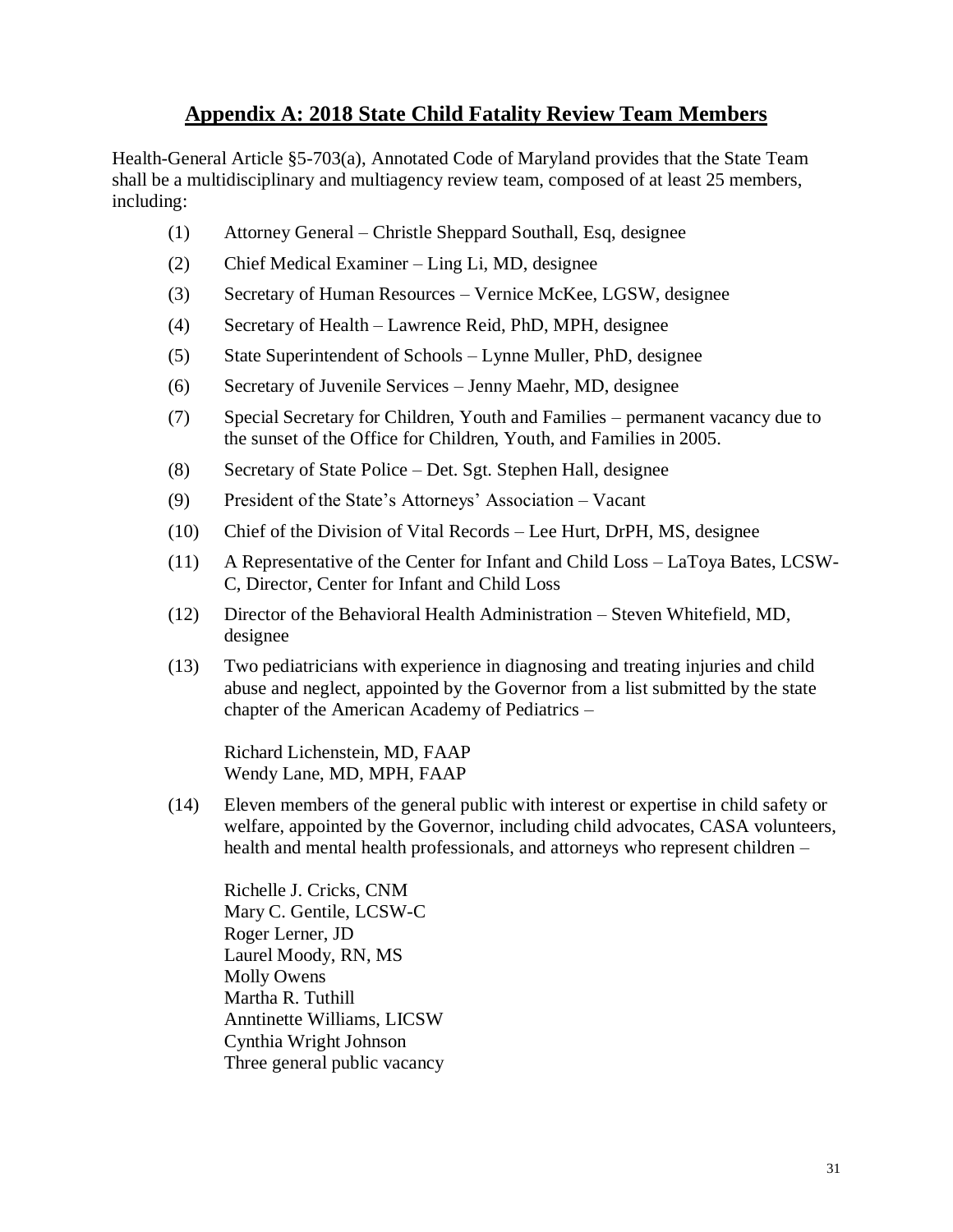## **Appendix B: Duties of the State Child Fatality Review Team**

<span id="page-33-0"></span>Health-General Article, §5-704 (b), sets forth the State CFR Team's 13 duties. To achieve its purpose the State CFR Team shall:

- 1) Undertake annual statistical studies of the incidence and causes of child fatalities in the State, including an analysis of community and public and private agency involvement with the decedents and their families before and after the deaths.
- 2) Review reports from local teams.
- 3) Provide training and written materials to the local teams established under §5-705 of this subtitle to assist them in carrying out their duties, including model protocols for the operation of local teams.
- 4) In cooperation with the local teams, develop a protocol for child fatality investigations, including procedures for local health departments, law enforcement agencies, local medical examiners, and local departments of social services, using best practices from other states and jurisdictions.
- 5) Develop a protocol for the collection of data regarding child deaths and provide training to local teams and county health departments on the use of the protocol.
- 6) Undertake a study of the operations of local teams, including the State and local laws, regulations, and policies of the agencies represented on the local teams, recommend appropriate changes to any regulation or policy needed to prevent child deaths, and include proposals for changes to State and local laws in the annual report required by paragraph (12) of this subsection.
- 7) Consider local and statewide training needs, including cross-agency training and service gaps, and make recommendations to member agencies to develop and deliver these training needs.
- 8) Examine confidentiality and access to information laws, regulations, and policies for agencies with responsibility for children, including health, public welfare, education, social services, mental health, and law enforcement agencies, recommend appropriate changes to any regulations and policies that impede the exchange of information necessary to protect children from preventable deaths, and include proposals for changes to statutes in the annual report required by paragraph (12) of this subsection.
- 9) Examine the policies and procedures of the State and local agencies and specific cases that the State Team considers necessary to perform its duties under this section, in order to evaluate the extent to which State and local agencies are effectively discharging their child protection responsibilities in accordance with:
	- i) The State plan under 42 U.S.C. §5106a (b);
	- ii) The child protection standards set forth in 42 U.S.C. §5106a (b); and
	- iii) Any other criteria that the State Team considers important to ensure the protection of children.
- 10) Educate the public regarding the incidence and causes of child deaths, the public role in preventing child deaths, and specific steps the public can undertake to prevent child deaths.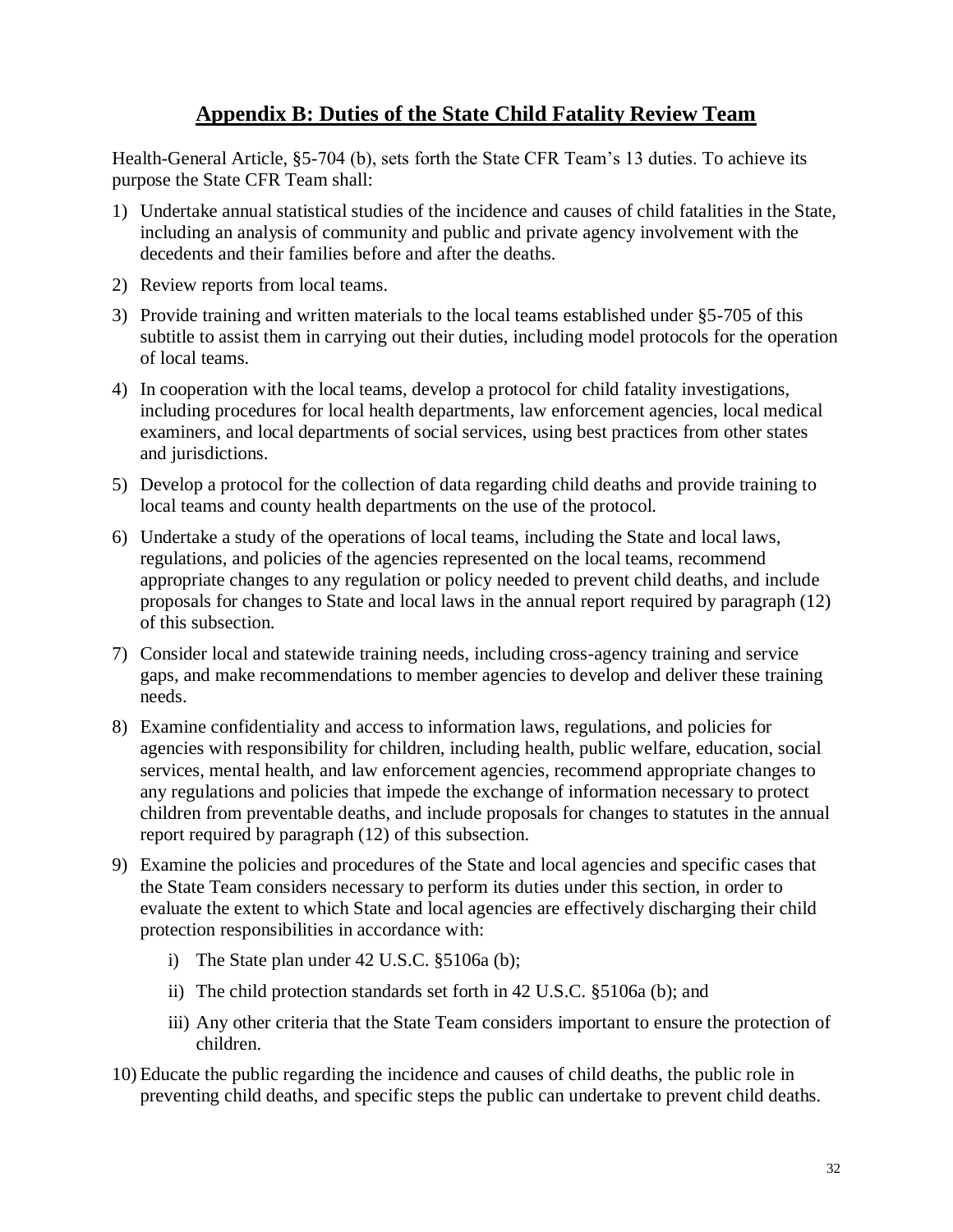- 11) Recommend to the Secretary any regulations necessary for its own operation and the operation of the local teams.
- 12) Provide the Governor, the public, and subject to §2-1246 of the State Government Article, the General Assembly with annual written reports, which shall include the State Team's findings and recommendations.
- 13) In consultation with local teams:
	- i) Define "near fatality;" and
	- ii) Develop procedures and protocols that local teams and the State Team may use to review cases of near fatality.